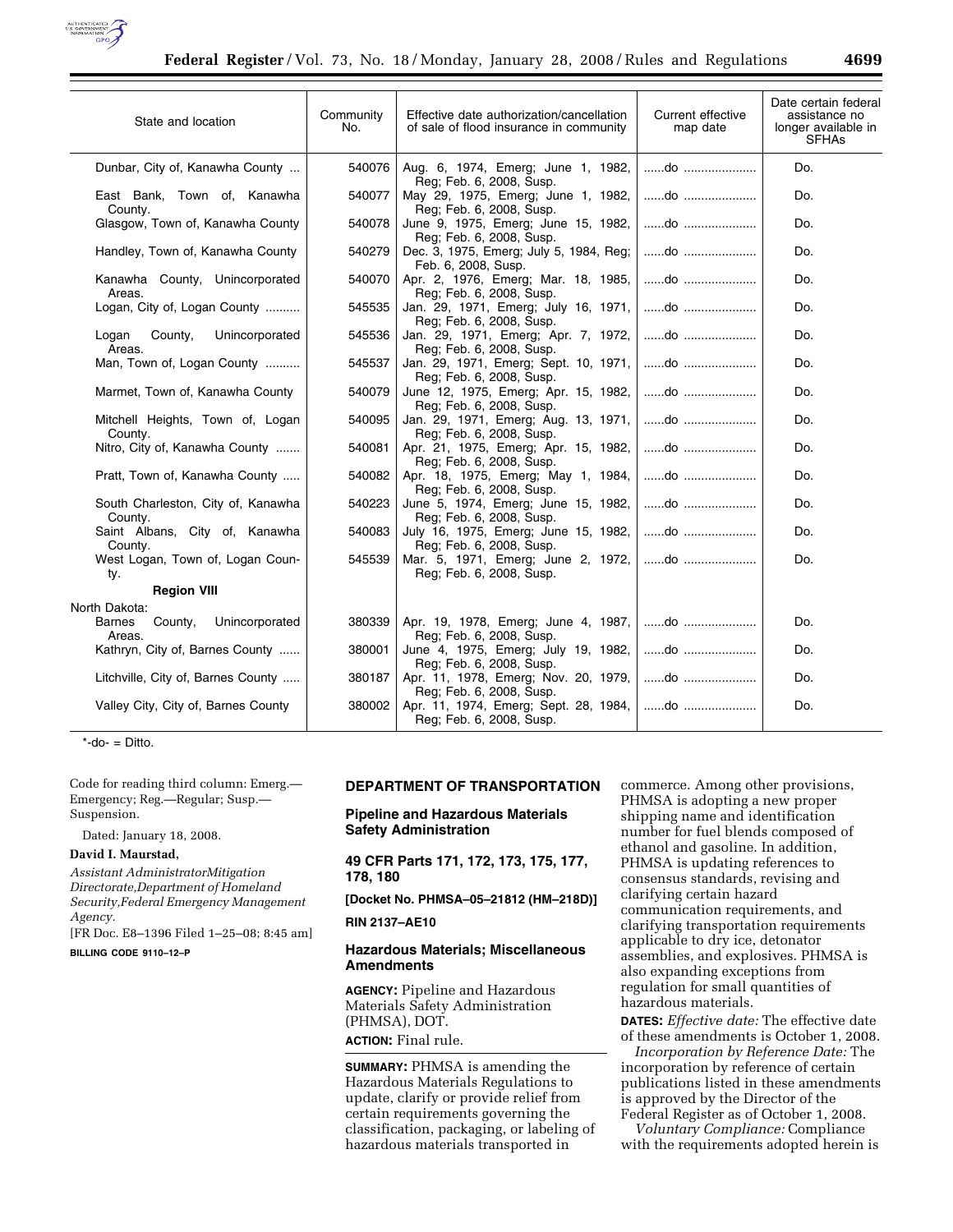authorized as of January 28, 2008. However, persons voluntarily complying with these regulations should be aware that appeals may be received and as a result of PHMSA's evaluation of these appeals, the amendments adopted in this final rule could be subject to further revision.

## **FOR FURTHER INFORMATION CONTACT:**

Cameron Satterthwaite, Office of Hazardous Materials Standards, (202) 366–8553, Pipeline and Hazardous Materials Safety Administration, U.S. Department of Transportation, 1200 New Jersey Avenue, SE., Washington, DC 20590–0001.

### **SUPPLEMENTARY INFORMATION:**

### **I. Background**

This final rule adopts various updates and amendments to the Hazardous Materials Regulations (HMR; 49 CFR parts 171–180) based on PHMSA initiatives and petitions for rulemaking submitted in accordance with 49 CFR 106.95. Most of the amendments, as detailed below, are intended to provide relief to industry by eliminating, revising, clarifying, or relaxing regulatory requirements.

This final rule also adds a new entry to the Hazardous Materials Table (HMT) for ethanol and gasoline blends with more than 10 percent alcohol (e.g., E85). This new entry—''Ethanol and gasoline mixtures *or* Ethanol and motor spirit *or*  Ethanol and petrol mixture, *with more than 10% ethanol,* 3, UN 3475, II,'' coupled with a revision to the entry— ''Gasohol *gasoline mixed with ethyl alcohol, with not more than 20 percent alcohol,* 3, NA1203, II''—will enhance the effectiveness of hazard communication and response by aligning the classification scheme with emergency response protocols. Because these protocols vary based on the concentration of ethanol (or ''ethyl alcohol'') in a gasoline mixture, differentiating in the classification of blends is critical to effective hazard communication. To minimize regulatory cost and burden, these requirements will not become effective for two years; however, voluntary compliance is permitted immediately.

In response to two petitions for rulemaking, we are adopting expanded small quantity exceptions for Packing Group II and III materials in Class 3, Division 4.1, Division 4.2, Division 4.3, Division 5.1, Division 6.1, Class 8, and Class 9. This exception is expected to yield annual savings of about \$1 million, with no adverse safety impact.

Also in this final rule, we are:

(1) Updating provisions incorporating consensus standards issued by the

Chlorine Institute and the Compressed Gas Association (see §§ 171.7, 173.301, 178.337–9, and 178.337–10).

(2) Adding a definition for ''household wastes'' to clarify the current exception in the HMR for transportation of such materials (see §§ 171.8, 173.12 and 173.134).

(3) Revising the HMT to harmonize certain entries with international standards (see § 172.101) by removing, adding, and revising certain proper shipping names.

(4) Revising certain hazard communication provisions to address shipping paper requirements for marine pollutants, marking requirements for limited quantities, proper shipping name markings on packages, and labeling of intermediate bulk containers (IBCs) (see §§ 172.203, 172.315, and 172.406).

(5) Clarifying requirements applicable to the transportation of dry ice on aircraft, detonator assemblies, and packagings authorized for the transportation of certain explosives (see §§ 173.24, 173.61, 173.62, 173.217, 175.30, and 175.900).

(6) Clarifying that a shipper must use a carrier with a safety permit to transport hazardous materials for which safety permits are required as specified under the Federal Motor Carrier Safety Regulations (see § 173.22).

(7) Clarifying segregation requirements for hazardous materials transported by motor carrier (see § 177.848).

### **II. Notice of Proposed Rulemaking**

We published a notice of proposed rulemaking (NPRM) under this docket on September 26, 2006 (71 FR 55757). The comment period for the NPRM closed on November 24, 2006. PHMSA received comments from the following individuals, companies, and organizations:

(1) Lawrence Laude (Laude; PHMSA– 05–21812–3);

(2) Hydro-Test Products Inc. (Hydro-Test; PHMSA–05–21812–4);

(3) Henry Hsiu (Hsiu; PHMSA–05– 21812–5);

(4) Archer Daniels Midland Company (ADM; PHMSA–05–21812–6);

(5) Regulatory Resources Inc. (RRI; PHMSA–05–21812–7);

(6) United Parcel Service (UPS; PHMSA–05–21812–8);

(7) Florida Power and Light Company (FPL; PHMSA–05–21812–9);

(8) Laboratory Corporation of America (LabCorp; PHMSA–05–21812–10);

(9) Krista Duncan (Duncan; PHMSA– 05–21812–11);

(10) Petroleum Marketers Association of America (PMAA; PHMSA–05–21812– 12);

(11) Health and Personal Care Logistics Conference, Inc. (H&PCLC; PHMSA–05–21812–13);

- (12) Association of Hazmat Shippers, Inc. (AHS; PHMSA–05–21812–14);
- (13) Veolia Environmental Services Technical Solutions L.L.P.C. (Veolia; PHMSA–05–21812–15);
- (14) National Tank Truck Carriers (NTTC; PHMSA–05–21812–16);
- (15) Renewable Fuels Association
- (RFA; PHMSA–05–21812–17); (16) American Trucking Associations

(ATA; PHMSA–05–21812–18); (17) Petroleum Marketers and

Convenience Stores of Iowa (PMCI; PHMSA–05–21812–19);

- (18) Shell Chemical LP (Shell
- Chemical; PHMSA–05–21812–20); and (19) BWXT Pantex, LLC (BWXT

Pantex; PHMSA–05–21812–21).

Commenters were generally supportive of PHMSA's efforts to update, clarify, or provide relief from certain regulatory requirements. Many of the proposals in the NPRM were either fully supported by commenters or received no comment; these amendments are adopted as proposed. Each of the proposals, with corresponding comments, is discussed in more detail below.

#### **III. Section-by-Section Review**

## *A. Gasoline/Ethanol Fuel Blends (§§ 171.14, 172.101, 172.102, 172.336)*

Alternative fuels have been produced and used on a small scale for decades, driven by environmental, economic, and energy security concerns. The most common of these fuels, designated E85, is being used and transported in increasing volumes in the United States. A blend of 85 percent ethyl alcohol (ethanol) and 15 percent petroleum (gasoline), E85 poses unique hazards that must be communicated and understood immediately in the case of a transportation incident. E85 and other fuel blends with high ethanol concentration are polar/water-miscible flammable liquids (i.e., they mix with water) and will degrade the effectiveness of fire-fighting foam that is not alcohol-resistant.

The 2004 Emergency Response Guidebook (ERG2004) instructs emergency responders to use different fire extinguishing materials based on the relative concentration of ethanol in a blended fuel. ERG 2004 refers to Guide 127 (Flammable Liquids Polar/Water-Miscible), which specifies the use of alcohol resistant foam for response to incidents involving Alcohols, n.o.s., 3, UN1987, or Denatured alcohol, 3, NA1987. For incidents involving blends of gasoline and ethanol (typically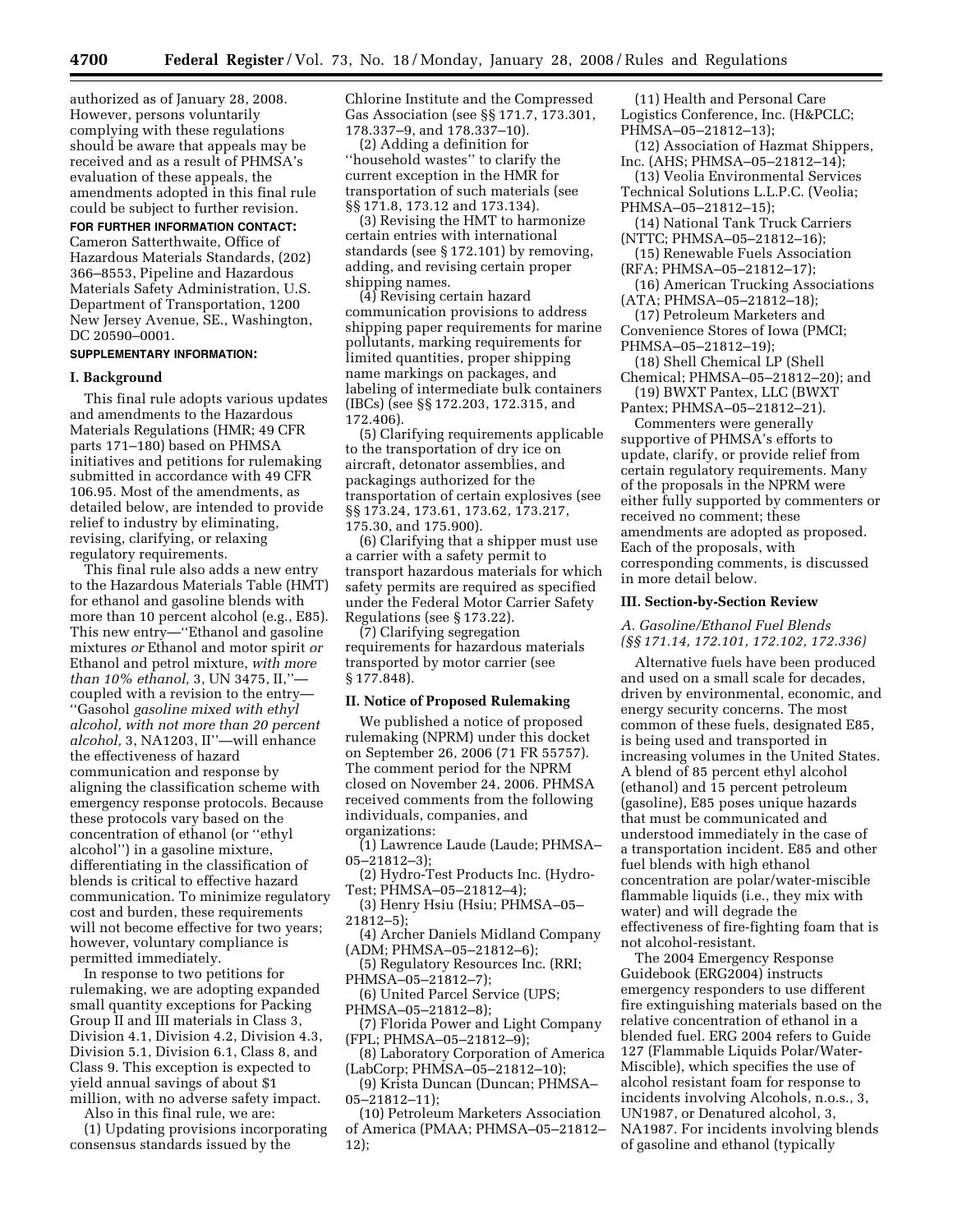transported under the shipping descriptions ''Flammable liquid, n.o.s., (ethanol, gasoline), 3, UN1993'', and ''Gasohol, 3, NA1203''), ERG 2004 refers to Guide 128 (Flammable Liquids Non-Polar/Water-Immiscible). Guide 128 specifies the use of regular foam but contains the following warning: ''CAUTION: For mixtures containing a high percentage of an alcohol or polar solvent, alcohol-resistant foam may be more effective.''

To help emergency responders utilize the most effective emergency response procedures for incidents involving fuel blends composed of ethanol (or ''ethyl alcohol'') and gasoline in various concentrations, we proposed in the NPRM to add a new proper shipping description, ''Ethanol and gasoline mixture *or* Ethanol and motor spirit *or*  Ethanol and petrol mixture, *with more than 10% ethanol,* 3, UN3475, II'' to the HMT. This new HMT entry is consistent with a new shipping description adopted within the Fifteenth Revised Edition of the United Nations Recommendations on the Transport of Dangerous Goods (UN Recommendations).

In addition, we proposed to revise the hazard communication requirements for compartmented cargo tanks, tank cars, or cargo tanks that carry materials under this description. Currently, the HMR provide exceptions from the identification number marking requirements for each of the different liquid petroleum distillate fuels, including gasohol containing up to 20% ethanol, transported in a compartmented cargo tank or tank car if the identification number is displayed for the liquid petroleum distillate fuel having the lowest flash point. Because of this exception, emergency responders may not know that fires involving materials transported in a compartmented cargo tank or tank car should be handled with alcohol resistant foam. In the NPRM, we proposed to eliminate this exception for materials described under the proposed new HMT entry ''Ethanol and gasoline mixture *or* Ethanol and motor spirit *or*  Ethanol and petrol mixture, *with more than 10% ethanol,* 3, UN3475, II''. Thus, as proposed, display of the new UN identification number for ethanol fuel blends would be required to ensure that emergency responders understand the unique response measures applicable to such materials.

To facilitate compliance with the new provisions applicable to ethanol fuel blends, we proposed a two-year transition period. We asked commenters specifically to address the proposed transition period, including whether the

transition period would provide sufficient time for shippers and carriers to incorporate the proposed new shipping name and UN identification number into shipping papers and package markings with minimal disruptions to normal business operations. We also asked if the proposed two-year transition period should be shortened to ensure that the new shipping name and UN identification number are utilized as quickly as possible. In addition, we requested comments on how to balance these two potentially competing goals.

Shell strongly supports the addition of the new proper shipping description, ''Ethanol and gasoline mixture *or*  Ethanol and motor spirit *or* Ethanol and petrol mixture, *with more than 10% ethanol,* 3, UN3475, II.'' Shell contends the new description will provide more effective guidance to emergency responders. Shell also notes that ethanol content greater than 10 percent in motor fuel blends requires alcohol resistant foam to minimize blanket break down and vapor breakthrough and re-ignition.

Five commenters [ADM, PMAA, NTTC, RFA, and PMCI] suggest that the emergency response requirements cited in the NPRM could be satisfied through other, more effective or less costly means. PMCI suggests that adoption of the proposed amendments would increase confusion for persons attempting to determine the most appropriate shipping description for gasoline/alcohol fuel blends. NTTC and PMCI suggest using a uniform gasoline ''UN1203'' marking for both gasoline and gasoline/alcohol fuel blends, while revising the ERG to specify the use of alcohol resistant foam for any Class 3, Flammable liquid, rather than incorporating a new shipping description into the HMR. As an alternative to this approach, PMCI recommends authorizing the new shipping description for both gasoline and gasoline/alcohol fuel blends. Under this alternative, multiple compartmented cargo tanks transporting both gasoline and gasoline/alcohol fuel blends could display only one UN identification number rather than multiple UN identification numbers representing different types of fuel blends.

Several commenters addressed the potential cost impacts of our proposal to limit the applicability of the current exception that permits display of the UN identification number for the material having the lowest flashpoint on multi-compartmented cargo tank motor vehicles and rail tank cars transporting different liquid petroleum distillate fuels, including gasoline and gasohol.

One commenter [PMAA] asserts that the proposed rule would impose significant costs for retrofitting trucks to display multiple UN identification numbers. In response to our request for specific comments regarding the costs for tank truck carriers to comply with the proposal, NTTC states that it is unable to quantify the total number of tank trucks in ethanol service. NTTC states that its members operate over 10,000 petroleum trailers and that these trailers are equipped to transport both ethanol and gasoline, although NTCC cannot confirm the extent to which trailers actually transport both materials. NTTC further asserts that due to the shortage of petroleum trailers currently in service, with the introduction of ultralow sulfur diesel (ULSD) and other alternative fuels, it is not practical to ''dedicate'' these trailers exclusively to gasoline or ethanol service. As a result, NTTC suggests that trailers should be equipped to handle both. Regarding the identification marking provisions, NTTC states that the majority of cargo tank motor vehicles, most of which have multiple compartments, have Hazard Class 3, FLAMMABLE LIQUID placards with UN1203 ''gasoline'' markings permanently affixed to them. NTTC estimates costs approaching or equaling \$600 per vehicle to convert the identification numbers and placards on a multi-compartmented cargo tank.

We believe that the new shipping description for gasoline/ethanol fuel blends will enhance emergency responders' ability to respond effectively to incidents involving these materials. A unique shipping description and UN identification number will enable emergency responders to quickly identify whether an ethanol fuel blend is present and minimize confusion as to appropriate response measures. The new shipping description will be incorporated into the 2008 edition of the ERG. Therefore, we are adopting the proposed new shipping description ''Ethanol and gasoline mixture *or* Ethanol and motor spirit mixture *or* Ethanol and petrol mixture, *with more than 10% ethanol,* Class 3, UN3475, II.''

We disagree with the cost estimates from NTTC. As detailed in a May 1, 2006 letter of clarification (Reference Number 01–0082R; included in the docket for this rulemaking), the marking exception does not apply to multicompartment cargo tanks or rail tank cars containing a fuel blend with more than 10 percent alcohol and various petroleum distillate fuels because the alcohol-fuel blend does not meet the definition for a petroleum distillate fuel. Therefore, a multi-compartment cargo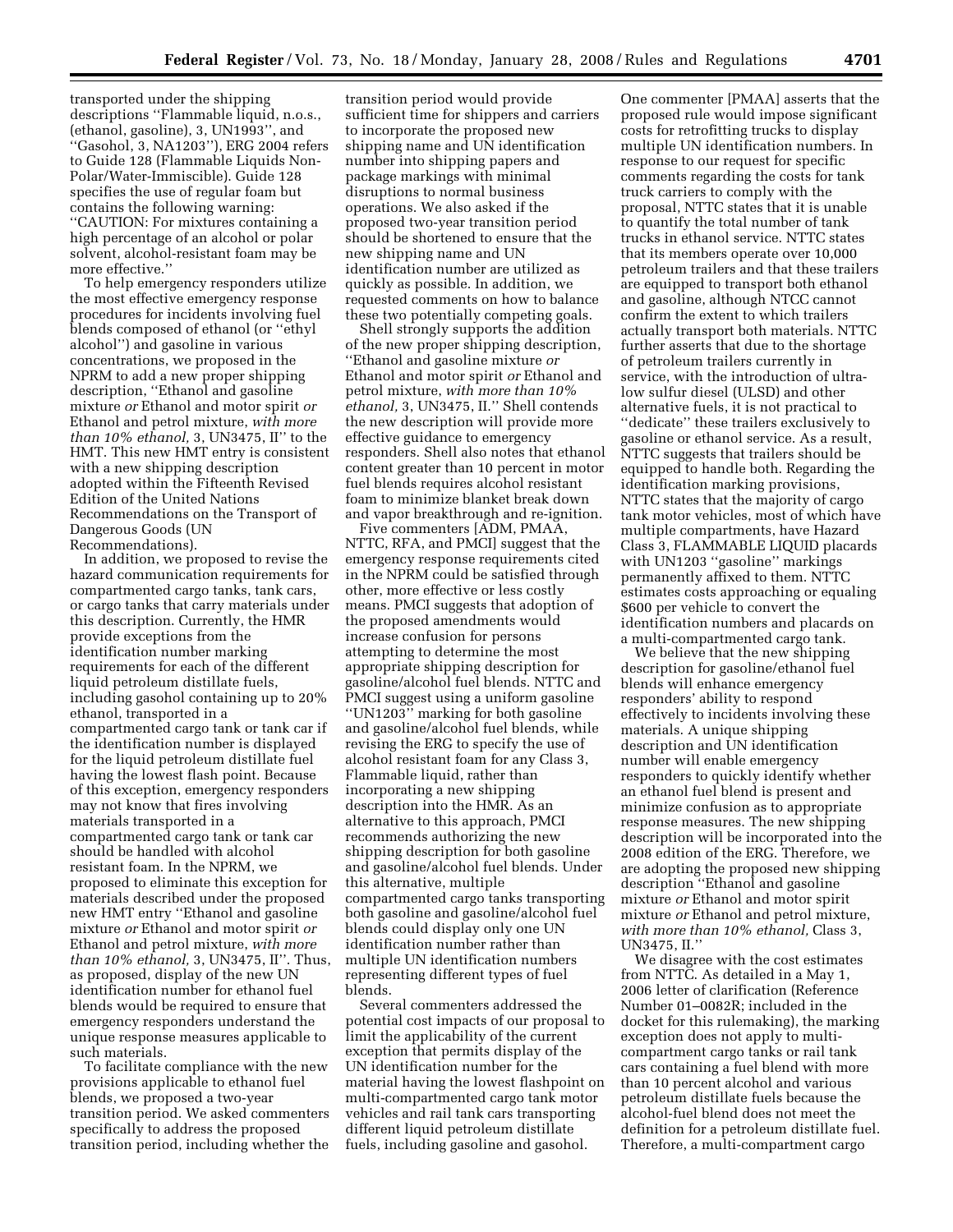tank or rail tank car containing an alcohol-fuel blend together with petroleum distillate fuels such as gasoline must be marked with the identification number applicable to the fuel blend, in addition to the identification number of the petroleum distillate fuel.

For example, under current requirements, a compartmented cargo tank containing Gasoline, UN1203; Diesel Fuel, UN1993; Flammable liquid, n.o.s. (E85), UN1993; and Denatured Alcohol, NA1987, must display identification numbers "1203," "1993" (for the E85), and ''1987.'' After the effective date of this final rule, a compartmented cargo tank carrying the same materials will be required to display identification numbers ''1203,'' ''3475'' (for the E85), and ''1987.'' In this scenario, the only modification is replacement of the identification number ''1993'' (for the E85) with new identification number ''3475'' for gasoline and alcohol blends containing more than 10% alcohol. The cost to replace one identification number marking on up to 4 sides of the vehicle should be significantly less than the costs estimated by commenters.

Further, to minimize the cost of transitioning to the new UN3475 marking, we are permitting motor carriers to transport E85 in accordance with the most recent marking requirements in place prior to the publication of this rule for a period of two years following the effective date of this final rule. Specifically, we are permitting use of compartmented cargo tanks, tank cars, and cargo tanks displaying the current UN identification number marking of the distillate fuel having the lowest flashpoint in addition to the UN identification number marking of fuel blends containing more than 10 percent alcohol. We believe the two-year transition period will substantially reduce the financial burden on carriers affected by this amendment by allowing them to retain the current permanent markings on their tanks while transitioning to the new identification marking for UN3475. We did not receive any comments opposing the implementation of a two-year transition period.

Currently, the HMR references special provision 172 under the entries ''Denatured alcohol, NA1987'' and ''Alcohols, n.o.s., UN1987.'' Special provision 172 allows for the alcohols described under these entries to contain up to 5 percent petroleum products. The ethanol blend, E95, is an alcohol solution containing up to 5 percent petroleum product and may be described as either ''Denatured alcohol, NA1987'' or ''Alcohols, n.o.s., UN1987.'' Therefore, to maintain consistency with the current requirements and to further offset potential costs, we are allowing transportation of ethanol and gasoline blends containing no more than 5 percent petroleum product and described as ''Denatured alcohol'' or ''Alcohols, n.os.'' to be marked with the identification number ''1987'' instead of ''3475.'' This exception is consistent with a comment submitted by RFA noting that many ethanol-fuel blends such as E95 (containing 95% ethanol and 5% gasoline), are currently shipped in bulk packagings marked with the UN identification number ''1987,'' corresponding to the proper shipping names ''Denatured alcohol'' and ''Alcohols, n.o.s.'' Although we are not introducing a new shipping description that corresponds to the identification number ''1987'' as suggested by RFA, we agree that the proper shipping names ''Alcohols, n.o.s., UN1987'' and ''Denatured alcohol, NA1987'' are acceptable alternatives to the new proper shipping name ''Ethanol and gasoline mixture *or* Ethanol and motor spirit mixture *or* Ethanol and petrol mixture, *with more than 10% ethanol*, UN3475'' for ethanol and gasoline mixtures containing not more than 5 percent petroleum products.

In relation to adding the new proper shipping description, ''Ethanol and gasoline mixture *or* Ethanol and motor spirit *or* Ethanol and petrol mixture, *with more than 10% ethanol,* 3, UN3475, II,'' we proposed in the NPRM to add a new Special Provision 177 in § 172.102 to specify the proper applicability of this new description. We received no comments opposing this proposed amendment and are, therefore, adopting it as proposed.

To correspond with the new shipping description in this final rule, we are also revising the entry for ''Gasohol *gasoline mixed with ethyl alcohol, with not more than 20 percent alcohol,* 3, NA1203, II'' to limit this entry to gasoline blends with not more than 10 percent alcohol. The purpose of this revision is to make it explicitly clear that gasoline blends containing more than 10 percent ethanol should be described under the new shipping description ''Ethanol and gasoline mixture *or* Ethanol and motor spirit *or* Ethanol and petrol mixture, *with more than 10% ethanol,* 3, UN3475, II.'' To minimize the financial impact of this revision we are authorizing continued use of the entry ''Gasohol *gasoline mixed with ethyl alcohol, with not more than 20 percent alcohol,* 3, NA1203, II'' for two years following the effective date of this final rule.

In conjunction with the new description for gasoline and ethanol blends with more than 10 percent ethanol, Shell suggests removing the entry ''Gasohol, NA1203'' and revising the entry for ''Gasoline, UN1203'' to add a special provision that specifically communicates to shippers that the entry ''Gasoline, UN1203'' may be used for gasoline and ethanol blends with not more than 10 percent ethanol for use in spark-ignition engines. We agree that Shell's suggestion has merit. Although we are not removing the entry ''Gasohol, NA1203'' in this rule, we are revising the entry ''Gasoline, UN1203'' to allow for this description to be used for gasoline and ethanol blends with not more than 10 percent ethanol. We are revising the proper shipping name in column 2 of the HMT to include the allowance in italics following the name ''Gasoline.'' This will provide shippers with the flexibility to accurately describe gasoline containing small amounts of ethanol on their shipping documentation. The ever increasing amount of gasoline blends containing 10 percent or less ethanol makes this modification particularly important.

The following chart compares currently authorized proper shipping names and the proper shipping names authorized under this final rule for gasoline and gasoline-alcohol blends:

| Material                                                                                     | Current proper shipping name and ID number | Proper shipping name and ID number authorized in this<br>final rule                                                                                                                                                                   |
|----------------------------------------------------------------------------------------------|--------------------------------------------|---------------------------------------------------------------------------------------------------------------------------------------------------------------------------------------------------------------------------------------|
| Gasoline, with not more than<br>10% ethanol.<br>Gasoline, with not more than<br>20% ethanol. |                                            | • Gasohol, NA1203.<br>• Gasoline UN 1203.<br>• Gasohol, NA1203 (w/ not more than 10% eth-<br>anol).<br>• Gasoline UN 1203 (w/ not more than 10% eth-<br>anol)<br>• Ethanol and gasoline mixture, UN3475 (w/ more<br>than 10% ethanol) |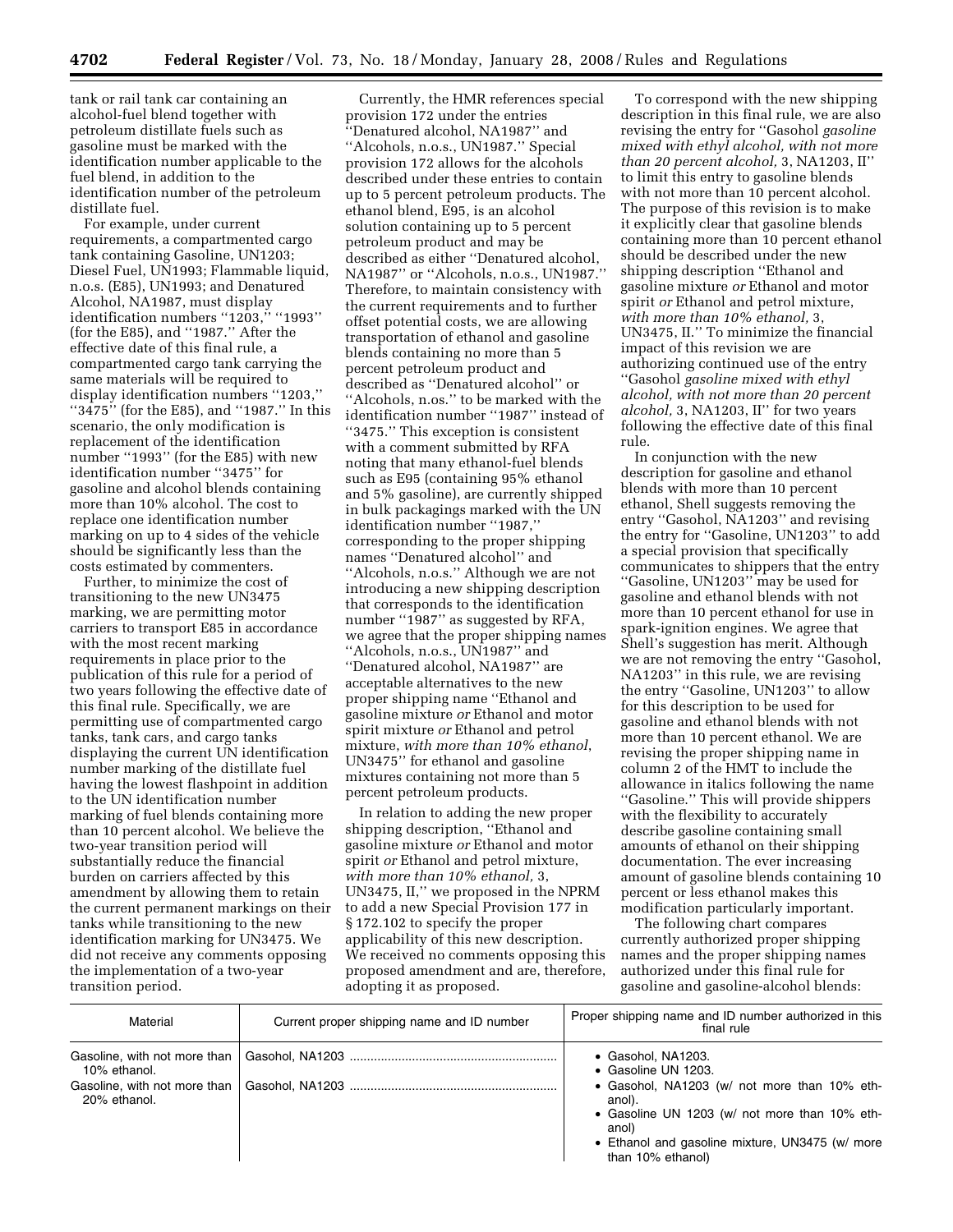| Material                                                                                  | Current proper shipping name and ID number                                                                             | Proper shipping name and ID number authorized in this<br>final rule                                                                                                                                                                                                                                          |
|-------------------------------------------------------------------------------------------|------------------------------------------------------------------------------------------------------------------------|--------------------------------------------------------------------------------------------------------------------------------------------------------------------------------------------------------------------------------------------------------------------------------------------------------------|
| Gasoline/ethanol blends with<br>more than 10% ethanol                                     | • Flammable liquid, n.o.s., UN1993<br>• Gasohol, NA1203(w/ not more than 20% eth-<br>anol)                             | • Ethanol and gasoline mixture, UN3475.<br>• Alcohols, n.o.s., UN1987 (Alcohol mixtures con-<br>taining up to 5% gasoline).<br>• Denatured alcohol, NA1987 (Alcohol mixtures<br>containing up to 5% gasoline).<br>• Ethanol and gasoline mixture, UN3475 (Alcohol<br>mixtures containing up to 5% gasoline). |
| E85 (85% ethanol, 15% gas-<br>oline).                                                     |                                                                                                                        | Ethanol and gasoline mixture, UN3475.                                                                                                                                                                                                                                                                        |
| Alcohol mixtures containing<br>up to 5% gasoline.<br>E95 (95% ethanol, 5% gaso-<br>line). | • Alcohols, n.o.s., UN1987<br>• Denatured alcohol, NA1987<br>• Alcohols, n.o.s., UN1987<br>• Denatured alcohol. NA1987 | $\bullet$ Alcohols, n.o.s., UN1987.<br>• Denatured alcohol, NA1987.<br>• Ethanol and gasoline mixture, UN3475.<br>• Alcohols, n.o.s., UN1987.<br>• Denatured alcohol. NA1987.<br>• Ethanol and gasoline mixture, UN3475.                                                                                     |

### *B. Marine Pollutants (§§ 171.4 and 172.203)*

Marine pollutants are hazardous materials that present an environmental hazard to rivers, lakes, streams, oceans, and other marine habitats. Section 171.4 prohibits the transportation of materials meeting the definition of a marine pollutant except in accordance with HMR requirements. Marine pollutants transported in non-bulk packagings are excepted from HMR requirements, unless the transportation is by vessel.

The International Vessel Operators Hazardous Materials Association, Inc. (VOHMA) petitioned PHMSA (P–1465) to amend the HMR to clarify that the exception for non-bulk packages of marine pollutants transported by motor vehicle, rail car or aircraft does not apply to a marine pollutant ''intended for transport'' aboard a vessel. VOHMA states that the current language suggests the consignor who prepares the shipment and offers it in intermodal transportation has no obligation to declare the marine pollutant on the shipping paper if the initial transport is by motor vehicle or rail. As a result, a shipment intended for transportation by vessel and initially offered into transportation by highway, rail or air may be improperly described on the vessel shipping documents by a freight forwarder.

To address VOHMA's concerns, in the NPRM we proposed to clarify in § 171.4(c) that shipments for which all or part of the transportation is by vessel must conform to applicable HMR requirements, even if the initial transportation is by rail or highway. We also proposed to amend § 172.203(l), which addresses shipping paper requirements for shipments of marine pollutants, to clarify that marine pollutants in non-bulk packagings transported all or in part by vessel must be shown on the shipping paper with

the words ''Marine Pollutant'' appearing in association with the basic description.

One commenter [Hsiu] supports the proposed clarification. Another commenter [Shell Chemical] expresses concern regarding our proposed clarification in § 172.203(l). Shell Chemical states that addressing marine pollutants only is not broad enough to address VOHMA's petition. Shell Chemical notes that the proposed amendment for marine pollutants would not address other shipping paper provisions specific to vessel shipments and the IMDG Code, which, while not required for U.S. domestic land transportation, are mandatory for vessel transportation. The commenter notes as an example the requirement for adding the minimum flashpoint to the shipping paper if the flashpoint is less than  $60.5^{\circ}$ C, which is required in § 172.203(i) for vessel transportation. The commenter also states that shippers who use computer systems may have a problem generating a single shipping description to meet all the requirements for vessel shipments where the initial carriage is by highway and subsequent carriage is by vessel. In this situation, according to Shell Chemical, the computer system normally generates two shipping documents: one for the highway portion of the shipment and another, which is sent to the shipper's port agent, covering the vessel portion and containing the IMDG Code description. To address these issues, Shell Chemical suggests revising only § 172.203(i) to require a shipper who offers a hazardous material by vessel either directly or indirectly to provide the initial carrier or port agent all information necessary for shipment in accordance with the IMDG Code and allow for the IMDG Code information to appear either on the initial carrier's shipping paper or on a separate document. We disagree. The addition of

the language proposed by Shell Chemical would require all vessel shipments to conform to the IMDG Code, which is authorized but not required for domestic shipments. Further, because no provision of the HMR prohibits inclusion of additional information in a shipping paper, making express allowance for this in § 172.203(i) would be redundant and unnecessary. Therefore, we are adopting the amendments as proposed.

#### *C. Incorporation by Reference (§ 171.7)*

The ''National Technology Transfer and Advancement Act of 1996'' directs agencies to use voluntary consensus standards. According to the Office of Management and Budget (OMB), Circular A–119, ''Federal Participation in the Development and Use of Voluntary Consensus Standards and in Conformity Assessment Activities,'' government agencies must use voluntary consensus standards wherever practical in the development of regulations. Agency adoption of industry standards promotes productivity and efficiency in government and industry, expands opportunities for international trade, conserves resources, improves health and safety, and protects the environment.

To these ends, PHMSA actively participates in the development and updating of consensus standards through representation on more than 20 national consensus standards bodies. PHMSA regularly reviews updated consensus standards and considers their merit for inclusion in the HMR. Section 171.7 lists all standards incorporated by reference into the HMR.

In this case, we evaluated the following updated consensus standards pertaining to cargo tanks and compressed gas cylinders and determined that the revised standards provide an enhanced level of safety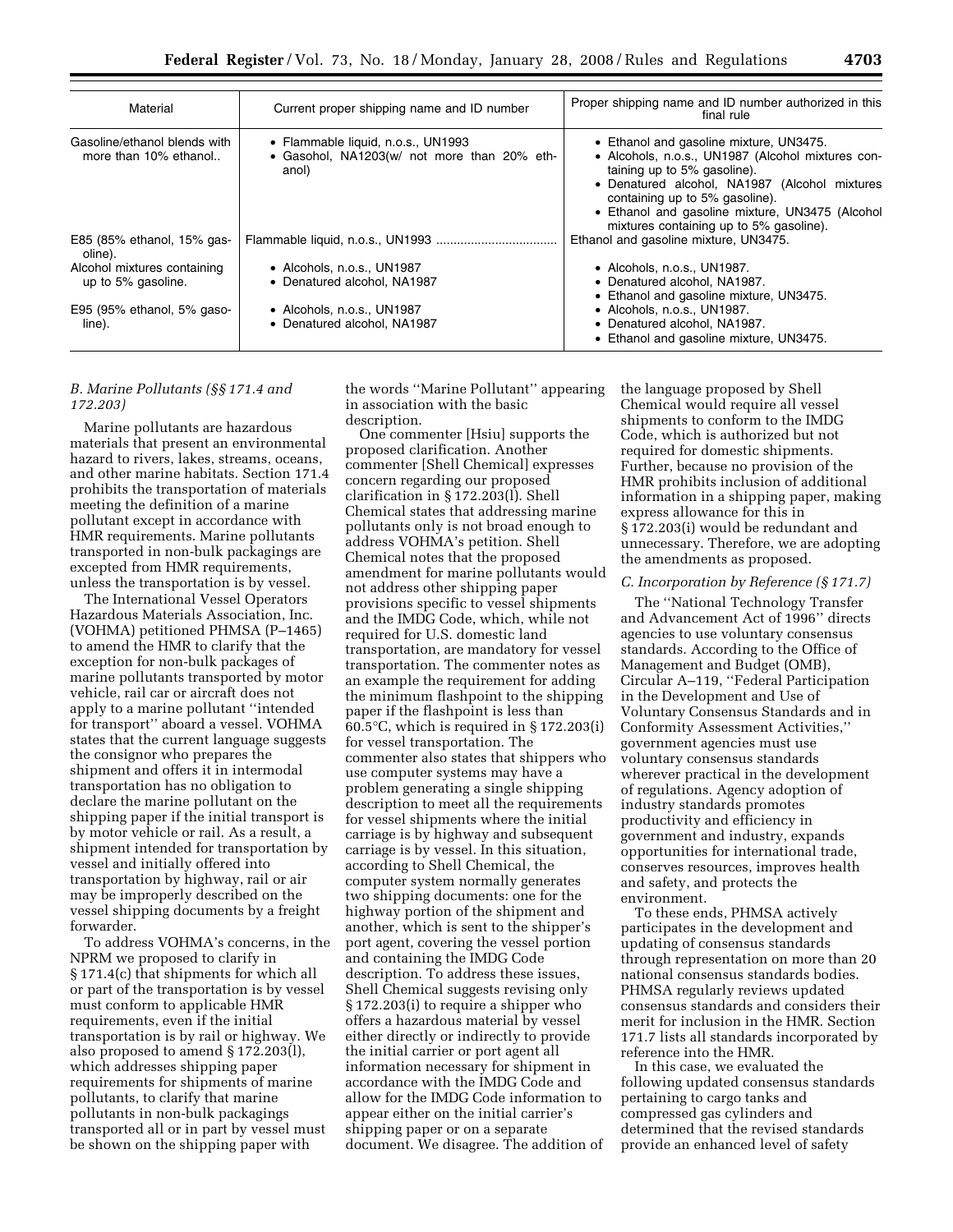without imposing significant compliance burdens. These standards have a well-established and documented safety history; their adoption will maintain the high safety standard currently achieved under the HMR. We received no comments opposing our adoption of the consensus standards and informational materials proposed in the NPRM. Therefore, we are updating, revising, and adding the following reference materials in paragraphs (a)(3) and (b) of § 171.7:

• In response to a Chlorine Institute petition (P–1444), under the entry 'Chlorine Institute," we are updating ''Type 11⁄2 JQ 225, Dwg., H51970, Revision D April 5, 1989; or Type  $1\frac{1}{2}$ JQ 225, Dwg. H50155, Revision F, April 4, 1989'' to Revisions F and H respectively.

• In response to a Chlorine Institute petition (P–1444), under the entry ''Chlorine Institute,'' we are updating ''Section 3, Pamphlet 57, Emergency Shut-Off Systems for Bulk Transfer of Chlorine, 3rd Edition, October 1997'' to the 4th Edition, October 2003.

• In response to a Chlorine Institute petition (P–1444), under the entry 'Chlorine Institute,'' we are adding a reference to ''Section 3, Pamphlet 166 Angle Valve Guidelines for Chlorine Bulk Transportation, 1st Edition, October 2002.''

• In response to a Chlorine Institute petition (P–1444) and a Midland Manufacturing Corporation petition (P– 1448), under the entry ''Chlorine Institute,'' we are adding a reference to ''Typical Manway Arrangement Chlorine Cargo Tank, Dwg. 137–5, November 1996.''

• In response to a Chlorine Institute petition (P–1444), under the entry ''Chlorine Institute,'' we are removing the reference to ''Standards for Housing and Manway Covers for Steel Cargo Tanks, Dwgs. 137–1 and 137–2, September 1, 1982.''

• In response to a Compressed Gas Association (CGA) petition (P–1482), we are updating ''CGA Pamphlet C–5 Cylinder Service Life—Seamless Steel High Pressure Cylinders, 1991'' to the reaffirmed 1995 Edition.

• In response to a CGA petition (P-1472), we are updating ''CGA Pamphlet C–7, A Guide for the Preparation of Precautionary Markings of Compressed Gas Containers, appendix A, issued 1992 (6th Edition)'' to the 2004 (Eighth) Edition. The updated pamphlet allows for hazard class numbers to be placed on subsidiary labels which is prohibited in the 1992 Edition.

• In response to a CGA petition (P– 1440), we are authorizing the use of ''S– 1.1, Pressure Relief Device StandardsPart 1—Cylinders for Compressed Gases, 2005 (with the exception of paragraph 9.1.1.1), Twelfth Edition'' for DOT specification cylinders and UN pressure receptacles. Consequently, we will be removing references to the Ninth Edition (1996) and Eleventh Edition (2003).

• In response to a CGA petition (P– 1440), we are updating ''CGA Pamphlet S–7, Method for Selecting Pressure Relief Devices for Compressed Gas Mixtures in Cylinders, 1996'' to the 2005 Edition.

• We are updating ''ISO 7225, Gas cylinders—Precautionary labels, First Edition, November 1994, (Corrected and reprinted August 1995), (E)'' to the Second Edition, July 2005.

Paragraph (b) of this section contains a list of informational materials not requiring incorporation by reference. These materials are for informational purposes only and are not mandatory requirements. In the NPRM, we proposed to revise paragraph (b) of this section to add a reference to CGA publication, ''C–1.1, Personnel Training and Certification Guidelines for Cylinder Requalification by the Volumetric Expansion, issued 2004 (1st Edition).'' In addition we proposed to add a new paragraph (g)(6) to § 180.205 to indicate that the CGA publication is an example of materials that may be used to train personnel in requalifying cylinders using the volumetric expansion method.

One commenter [Hydro-Test] states that other commercially available guidelines concerning the requalification of cylinders may be overlooked if the CGA publication is specifically referenced in the HMR. We recognize that other satisfactory training materials are available or may be developed. It is not our intention to require the use of a particular set of training materials. Rather, as the rule text makes explicit, the referenced publication is cited only as an example of available training materials.

### *D. Household Wastes (§§ 171.8, 173.12, and 173.134)*

Although the HMR explicitly exempt shipments of ''hazardous waste'' (§ 173.134(b)(13)(i)), the term ''hazardous waste'' is not defined in the rules. In the NPRM, we proposed to include a new definition for ''Household wastes'' to mean ''any solid waste (including garbage, trash, and sanitary waste from septic tanks) derived from households (including single and multiple residences, hotels and motels, bunkhouses, ranger stations, crew quarters, campgrounds, picnic grounds, and day-use recreation areas).''

We also proposed to clarify in § 173.12, which provides packaging exceptions for hazardous waste shipments, that household wastes are not subject to the HMR.

Three commenters [Duncan; Veolia; and RRI] oppose the amendments, suggesting that the proposed definition would allow unregulated transportation of household hazardous wastes to and from household waste collection centers. RRI also asserts the proposed definition could cause confusion because it would except all ''household wastes,'' without regard to hazards, quantities, or commercial or personal generation.

The commenters appear to have misunderstood our intent in proposing a definition for ''household wastes.'' The definition is intended to clarify a long-standing exception from regulation under the HMR for waste materials that are generated from households (including single and multiple residences, hotels and motels, bunkhouses, ranger stations, crew quarters, campgrounds, picnic grounds, and day-use recreation areas). Such household wastes typically are picked up at curbside by municipal governments for disposal in accordance with applicable State or local government requirements.

In regard to collection centers, we note that the transportation of consolidated household waste material in a motor vehicle by a government employee, solely for noncommercial government purposes, is not ''commercial'' transportation for purposes of the HMR and, therefore, is not subject to the requirements of the HMR (see § 171.1(d)(5)). However, transportation of a consolidated hazardous waste shipment from a collection center by a commercial motor carrier under contract to a government entity is ''commercial'' transportation for purposes of the HMR and, therefore, is subject to all applicable HMR requirements.

RRI also questions the use of undefined terms within the proposed definition, such as ''solid waste,'' ''sanitary waste,'' ''hotel,'' and ''motel.'' RRI observes that the Environmental Protection Agency (EPA) uses similar terminology, but may define such terms differently, causing confusion regarding the applicability of these terms. We disagree. The term ''solid waste'' is meant to cover those items commonly found in household trash and garbage receptacles; the meaning of the terms "hotel," "motel," and "sanitary waste" should be evident from the way these terms are used in the definition. Further, although there are similarities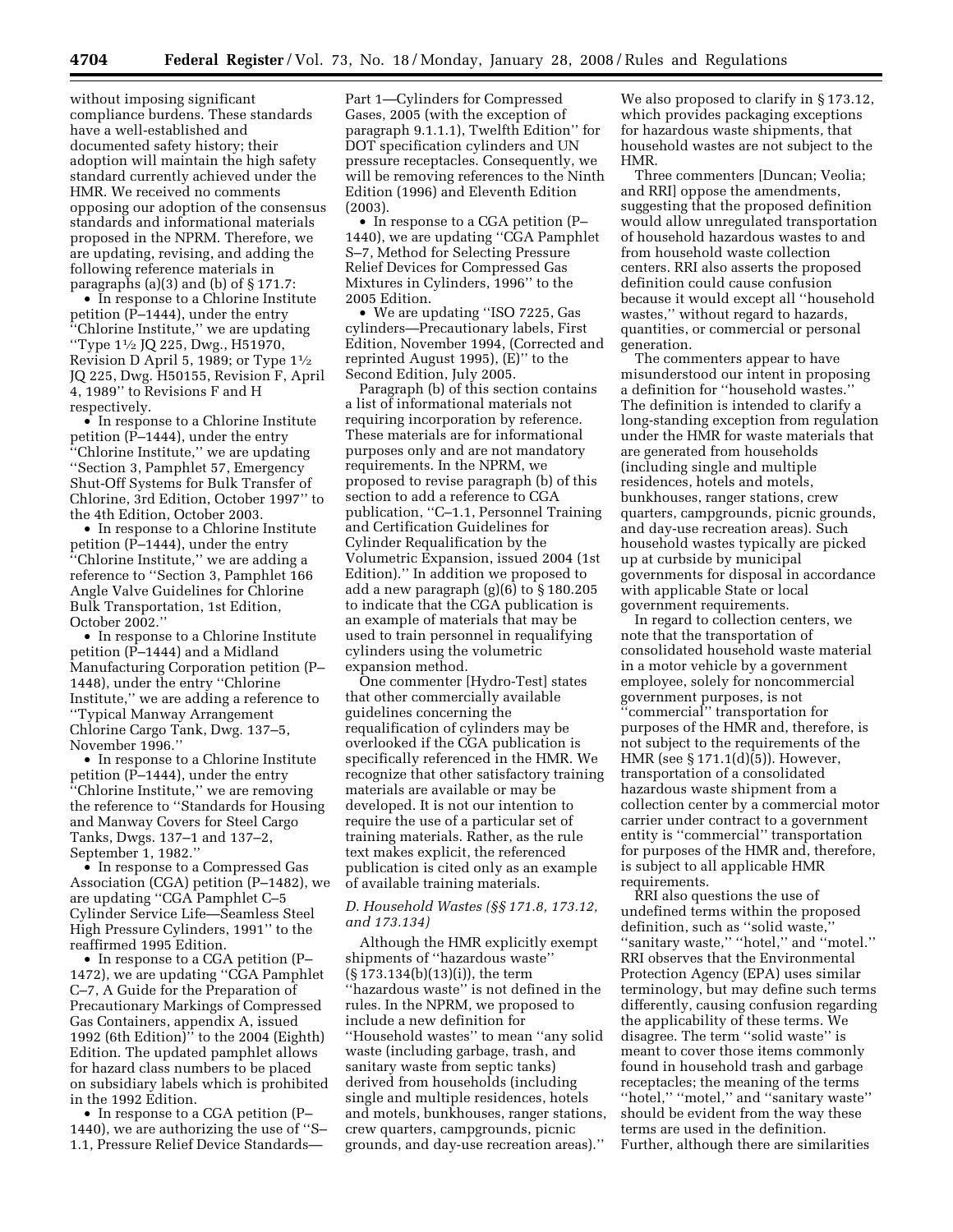in terminology between PHMSA's and EPA's requirements, PHMSA's definitions are intended to stand on their own for the purposes of transportation under the HMR.

For the reasons described above, in this final rule, we are adopting the definition and clarifications for ''Household waste'' as proposed in the NPRM.

### *E. Hazardous Materials Table (HMT; § 172.101)*

Section 172.101 contains the HMT and explanations for each of the columns in the HMT. This final rule makes various amendments to the HMT. For the purpose of the Government Printing Office's publication procedures, changes to the HMT appear under three sections of the Table, ''remove,'' ''add,'' and ''revise.''

In the NPRM, we proposed to harmonize certain proper shipping names in the HMR with the Fourteenth revised edition of the UN Recommendations, the 2007–2008 International Civil Aviation Organization Technical Instructions for the Safe Transport of Dangerous Goods by Air (ICAO Technical Instructions), and Amendment 33 to the International Maritime Organization Dangerous Goods Code (IMDG Code), and to correct other entries. One commenter [Laude] identified an error in the NPRM: The non-bulk packaging references for the HMT entry ''Radioactive material, Type A package *non-special form, non fissile or fissile excepted,* Class 7, UN2915,'' were incorrect. This error has been corrected in this final rule. We did not receive any comments opposing these proposed changes and are, therefore, adopting the amendments as proposed. In addition we are removing two entries for ''Hydrazine aqueous solution, *with more than 37% hydrazine, by mass,*  UN2030.'' A duplicate entry was inadvertently added during the process of amending ''Hydrazine aqueous solution, *with more than 37% hydrazine, by mass,* UN2030'' under docket HM–244, which was published in the **Federal Register** on October 1, 2007 (72 *FR* 52578). Both of these entries contained errors. Therefore, we are removing both entries and adding the correct description for ''Hydrazine aqueous solution, *with more than 37% hydrazine, by mass,* UN2030.''

#### *F. Special Provisions (§ 172.102)*

Section 172.102 lists a number of special provisions applicable to the transportation of specific hazardous materials. Special provisions contain packaging provisions, prohibitions, and exceptions applicable to particular

quantities or forms of hazardous materials. In the NPRM, we proposed to revise Special Provision B69 to clarify that metal covered hopper cars, covered motor vehicles, portable tanks, and nonspecification bins must be sift-proof and weather-resistant and to remove the requirement for bins to be approved by the Associate Administrator. We received no comments on this proposal; therefore, we are adopting it without change in this final rule.

## *G. Package Marking—RQ (§§ 172.315 and 172.324)*

Except for transportation by aircraft, § 172.315 excepts limited quantity shipments of hazardous materials from the requirement for marking the proper shipping name of the material on the package when the identification number of the material is shown within a square-on-point configuration. In the NPRM, we proposed to revise § 172.315 to clarify that if a shipper identifies a limited quantity material which is also a hazardous substance, the shipper is required to mark the letters ''RQ'' on the package in association with the squareon-point configuration containing the identification number of the material.

We received two comments [Hsiu and RRI] supporting the proposed amendment. RRI suggests that, for increased visibility, this provision should be added to § 172.324, which contains the marking requirements for hazardous substances in non-bulk packagings. We agree; therefore, in this final rule, we are revising § 172.324 to add this clarification and adopting the amendment to § 172.315 as proposed.

We also invited comments on whether or not the name of the hazardous substance should also be included along with the letters "RQ," even though the proper shipping name is not required. Hsiu recommends we remove all hazardous substance marking requirements for limited quantity shipments to expedite the movement of international shipments; international regulations do not require ''RQ'' markings. We disagree. It is important to identify packages containing a hazardous substance, regardless of the size of the package. This marking is necessary for emergency responders who respond to incidents involving packages containing hazardous substances and are required to implement EPA mandated procedures tied to the risk associated with reportable quantity amounts. Therefore, we are also revising § 172.324 to incorporate this provision.

### *H. Placement of Labels (§ 172.406)*

Section 172.406 specifies the placement of labels on a package. Paragraph (e) of this section prescribes requirements for the duplicate labeling of packages based on size. Paragraph (e)(1) requires each package or overpack having a volume of  $1.8 \text{ m}^3$  (64 cubic feet) or more to be labeled on at least two sides or two ends (other than the bottom of the package). In the NPRM, we proposed to add a new paragraph (e)(6) to clarify that IBCs having a volume of 1.8 m<sup>3</sup> (64 cubic feet) or more are required to be labeled on at least two sides or two ends. We received no comments on this proposal; therefore, we are adopting it without change in this final rule.

### *I. Small Quantity Exceptions (§ 173.4)*

Section 173.4 establishes exceptions for small quantities of hazardous materials. In response to petitions from the Dangerous Goods Advisory Council (DGAC) (P–1454) and Pharmaceutical Research and Manufacturers of America (PhRMA) (P–1457), we proposed in the NPRM to except de minimis quantities (less than 1 gram for solids and less than 1 milliliter for liquids per inner packaging) of PG II and PG III materials of Class 3, Division 4.1, Division 4.2, Division 4.3, Division 5.1, Division 6.1, Class 8, and Class 9 materials. We proposed to require these materials to be transported in a combination packaging, with cushioning and absorbent material that would be capable of sustaining a drop test and a compressive load test.

We received five comments supporting this proposal [RRI, Hsiu, FPL, H&PCLC, and AHS). RRI suggests the performance-based criteria be removed from the packaging requirements in favor of a requirement for a strong, tight packaging in conformance with Part 173, Subpart B. Additionally, RRI suggests amending the gross mass packaging limits by removing the 64 pound gross weight limitation while retaining the net hazardous material mass provisions to allow for more packaging configurations. RRI believes these suggestions would generate more cost savings than the proposed rule. We disagree. The packaging performance standard proposed in the NPRM is consistent with the performance standard currently required for shipments of small quantities under § 173.4 and with the packaging standard recommended in the two petitions for rulemaking we received on this issue. The transportation history of the small quantity exception demonstrates that the packaging standard provides a high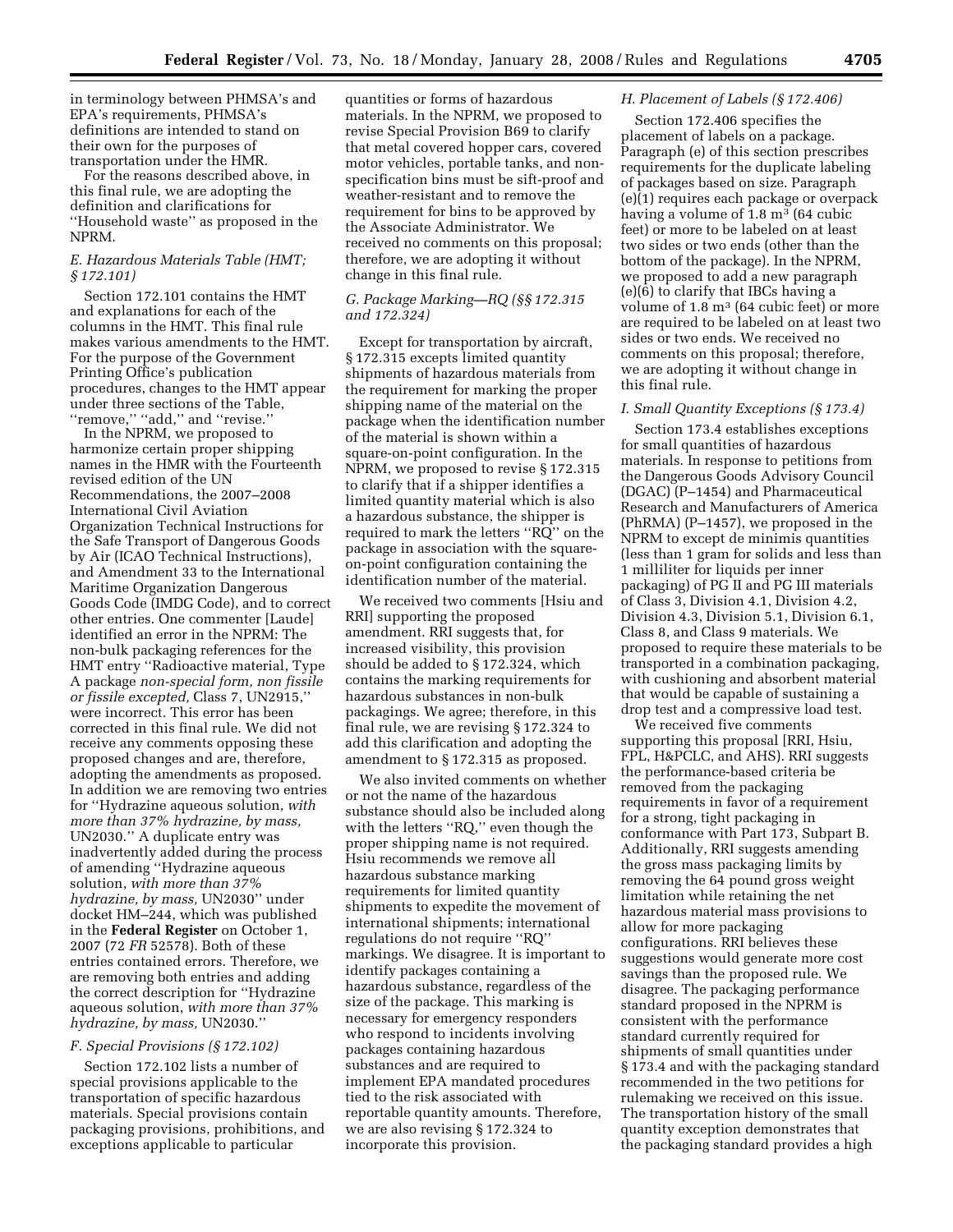level of safety; moreover, the standard is measurable and enforceable. Therefore, we are adopting the packaging standard proposed in the NPRM.

Hsiu asks whether packaging tests and recordkeeping are mandatory. Packaging tests and recordkeeping are not mandatory. The performance standard proposed in the NPRM and adopted in this final rule is a capability standard. Capability may be demonstrated in a variety of different ways, such as engineering analysis, selective testing of similar packages, or actual testing of each specific design type.

Two commenters request we expand the small quantity exception proposed in the NPRM. Hsiu requests that explosives classed as Division 1.4S be included within the small quantity exception; FPL requests we authorize sample bottles containing up to 2 mL under the small quantity exception. Hsiu's and FPL's requests are beyond the scope of this rulemaking. A petition for rulemaking may be submitted to us in accordance with 49 CFR Part 106, Subpart B.

Therefore, in this final rule, we are adopting a new exception for small quantities—less than 1 gram for solids and less than 1 milliliter for liquids per inner packaging. When packaged for transportation as specified in accordance with the new paragraph (e), these materials are in amounts and forms that do not pose an unreasonable risk to health and safety or property.

## *J. Agricultural Exceptions (§ 173.5)*

Section 173.5 establishes the conditions under which agricultural products such as pesticides and fertilizers are excepted from HMR requirements. In order to utilize the exceptions provided, paragraph (b)(2) specifies limits for the amount of agricultural product that may be transported in a single vehicle. In the NPRM, we proposed to clarify this exception by replacing the term ''vehicle'' with ''motor vehicle.'' We received no comments on this proposal; therefore, we are adopting it without change in this final rule.

### *K. Hazardous Waste Exceptions (§ 173.12)*

Section 173.12 provides packaging exceptions for shipments of hazardous waste materials. In a final rule published on January 24, 2005, under Docket No. RSPA 03–16370 (HM–233; 70 FR 3304), we added a new paragraph (e) to this section to authorize the storage, loading and transportation of waste cyanide and waste cyanide mixtures or solutions with Class 8 acids under certain conditions. In the NPRM,

we proposed to revise paragraph (e) to authorize the transportation of waste cyanides and waste cyanide mixtures or solutions with not only Class 8 acids but all acids. We received no comments on this proposal; therefore, we are adopting it without change in this final rule.

### *L. Shipper Responsibilities (§ 173.22)*

Section 173.22 establishes a shipper's responsibility for complying with applicable HMR requirements. In the NPRM, we proposed, in response to a petition from NTTC (P–1469), to amend this section to require shippers who offer certain hazardous materials for transportation to use carriers holding a valid safety permit issued by the Federal Motor Carrier Safety Administration (FMCSA). FMCSA regulations (49 CFR Part 385, Subpart E) require motor carriers transporting certain types and amounts of hazardous materials to apply for a safety permit. To obtain a safety permit, a carrier must have a ''satisfactory'' safety rating and must meet certain other safety and security requirements. The safety permit requirements apply to motor carriers transporting: (1) A highway routecontrolled quantity of a Class 7 (radioactive) material; (2) certain high explosives; (3) certain toxic inhalation hazard (TIH) materials; and (4) certain bulk shipments of liquefied methane gas and liquefied natural gas. A carrier may not transport any of the listed materials unless it has a valid safety permit.

We received one comment supporting this proposal [ATA]. We received four comments opposing this proposal [Hsiu, Veolia, Shell Chemical, and NTTC]. Hsiu states that this is against the precedent PHMSA established when it determined that shippers are not responsible for verifying hazardous materials endorsements on commercial driver licenses. Veolia notes that, currently, FMCSA has chosen to limit dispersal of the required information to only State and local law enforcement personnel due to security concerns. Shell notes that the obligation to secure and maintain a safety permit under 49 CFR 385.403 is the motor carrier's and not the shipper's. Shell is concerned that this proposal, if adopted, would establish the wrong precedent, placing shippers in an enforcement role for which they are ill equipped. We also received comments from the petitioner, NTTC, who opposes this amendment due to the lack of a publicly accessible and updated list of carriers who hold current safety permits.

We note that the proposal in the NPRM implements a statutory requirement in 49 U.S.C. 5109(f), which provides that a shipper offering a

hazardous material for transportation in commerce may only offer that material to a motor carrier with a safety permit issued in accordance with 49 U.S.C. 5109. We do not agree that by incorporating this statutory provision into the HMR we are placing shippers in an ''enforcement'' role. Rather, we are asking shippers, consistent with statutory requirements, to exercise due diligence and responsible care with respect to selecting motor carriers. Therefore, we are adopting the proposal in this final rule.

In accordance with 49 CFR 385.417, ''a motor carrier must provide the number of its safety permit to a person who offers a [covered hazardous material] for transportation in commerce.'' FMCSA issues each motor carrier a paper copy of its safety permit. A shipper may request the carrier's safety permit number or a copy of its safety permit to verify that it is using a carrier holding a valid safety permit.

## *M. General Packaging Requirements (§ 173.24)*

Section 173.24 establishes general requirements for packagings and packages. Paragraph (g) of this section addresses the venting of packages to reduce internal pressures that may develop by the evolution of gas from the contents during transportation. Currently, this paragraph specifies that a package containing a hazardous material and transported on board an aircraft must not vent. In the NPRM, we proposed to revise paragraph (g)(1) to specify that the venting of packagings containing carbon dioxide, solid (dry ice) would not be prohibited for air transportation. We received no comments opposing this proposed amendment. However, one commenter [UPS] notes that § 173.320(c) refers shippers of refrigerated and cryogenic liquids to ICAO Packing Instruction (PI) 202. ICAO PI 202 applies to Class 2 refrigerated liquefied gases in open and closed cryogenic receptacles authorized for air transportation that require venting. We agree with the commenter that cryogenic liquids as specified in § 173.320(c) should also be referenced in this section. Therefore, in this final rule, we are adopting the proposed amendment and adding a reference to ICAO PI 202.

## *N. Transportation of Explosives (§§ 173.61, 173.62)*

Section 173.61 establishes requirements for transporting Class 1 (explosive) materials in the same outside packaging with other materials that could, under normal conditions of transportation, adversely affect the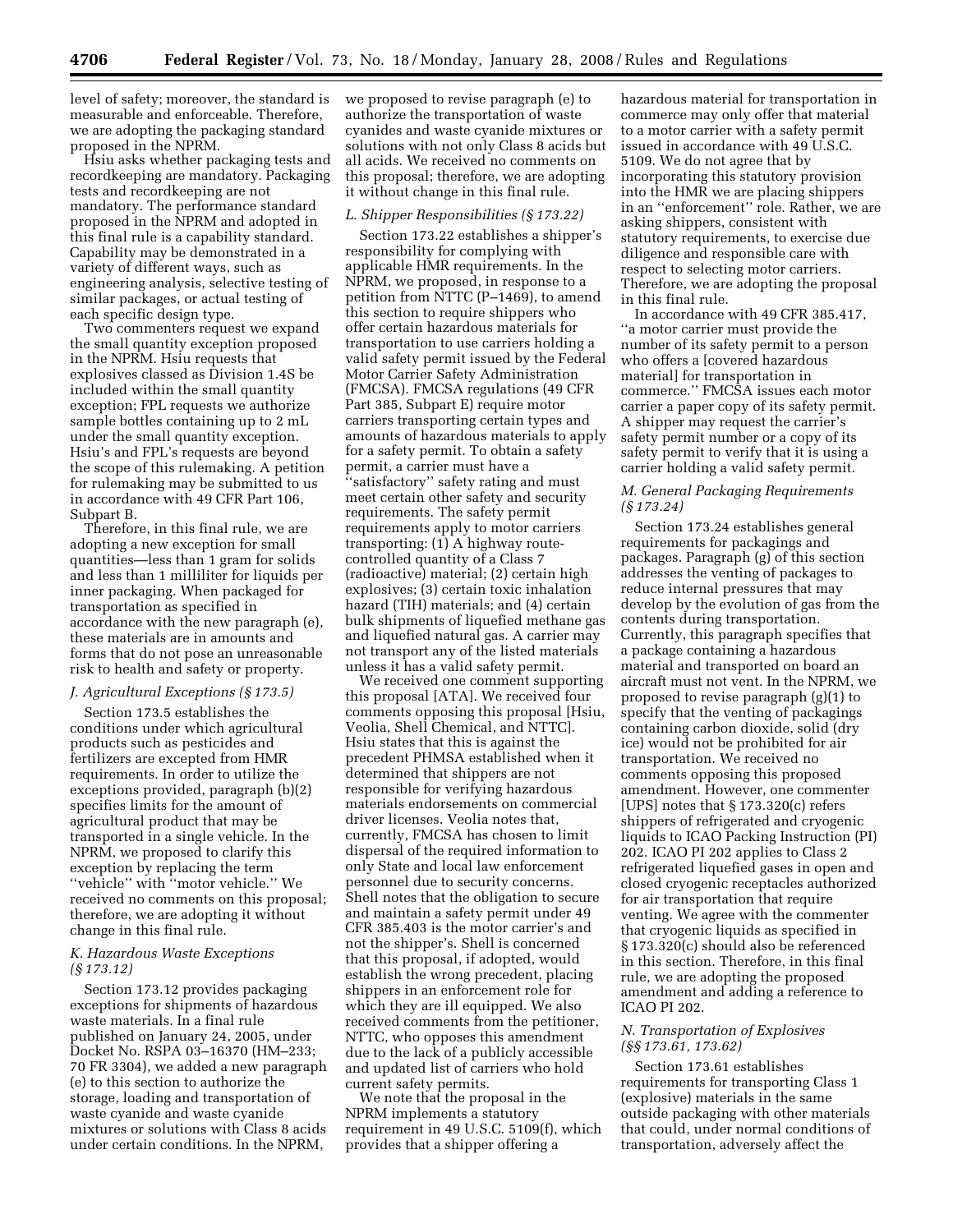explosive or its packaging. Paragraph (c) of this section lists specific explosives that may not be transported in the same outside packaging as other Class 1 materials. In a final rule published May 6, 1997 (HM 215B; 62 FR 24708), we added a new entry to the HMT ''Detonator, assemblies, non-electric *for blasting,*'' UN0500. This entry should have also been added to paragraph (c) to indicate that this material is not authorized to be packed together with other Class 1 explosives. In the NPRM, we proposed to correct this oversight by amending paragraph (c) to include UN 0500 ''Detonator assemblies, nonelectric *for blasting.*'' We received no comments on this proposal; therefore, we are adopting it without change in this final rule.

Section 173.62 establishes specific packaging requirements for Class 1 (explosive) materials. The Table of Packing Methods in paragraph (c) specifies the packing instructions assigned to each explosive. In the NPRM, we proposed to revise packing instruction (PI) 134 in the Table of Packing Methods to authorize the use of a specification 4H1 plastic box as an outer packaging for certain explosives. We received no comments on this proposal; therefore, we are adopting it without change in this final rule.

## *O. Transportation of Dry Ice (§§ 173.217, 175.10, 175.900)*

Section 173.217 establishes packaging requirements for dry ice (carbon dioxide, solid). In the NPRM, we proposed to revise this section for clarity and to harmonize the HMR with requirements in the ICAO Technical Instructions applicable to the transportation of dry ice by air. Currently under paragraph (d), the HMR require the shipper to have a specific and special written arrangement with the air carrier to transport more than 441 pounds of dry ice in a single compartment. The ICAO Technical Instructions no longer include this requirement. The United Parcel Service (UPS) petitioned PHMSA (P–1439) to amend this section for consistency with the most recent edition of the ICAO Technical Instructions. We agreed and proposed to revise the current paragraph (d) accordingly. In addition, we proposed to revise paragraph (d) to address air specific provisions such as ventilation safety procedures, net mass marking requirements, and quantity limit exceptions for dry ice used as a refrigerant for non-hazardous materials. Further, we proposed requirements for air carriers who transport dry ice in a proposed new § 175.900.

In the NPRM, we proposed to require shippers to mark the net mass of dry ice contained in the package on the outside of the package. Two commenters [LabCorp and UPS] request clarification regarding the proposed net mass marking requirements. LabCorp states that the NPRM is not clear as to whether the proposed net mass marking requirement specified in § 173.217(c)(1) is in addition to, rather than in place of, the standard requirement in § 172.301 to mark the package with the proper shipping name and UN number. We agree and are revising the language in paragraph (c)(1) to specify that the net mass marking requirement is in addition to the applicable marking requirements in Part 172, Subpart D. We are also adding a statement to clarify that each unit load device (ULD) when used as the packaging for dry ice would be subject to all the applicable marking requirements for dry ice. We are also adding clarification in § 175.900 to specify that if an operator adds dry ice to such a ULD, the net mass marking would need to be revised if the amount of dry ice exceeds the net mass quantity marked on the ULD. UPS also suggests the text should be clarified to specify that the quantity limits in columns (9A) and (9B) of the HMT are not applicable to dry ice that is used as a refrigerant for non-hazardous materials and is loaded in a unit load device or other type of pallet. We agree, and have revised § 173.217(c) accordingly.

UPS also suggests slight revisions to clarify the applicability of the marking requirements for packagings containing less than 5 pounds of dry ice. These proposed revisions would create redundancy and are therefore unnecessary. Accordingly, we are not incorporating these suggested revisions.

The HMR require a shipper to have a specific and special written arrangement with an air carrier to transport more than 441 pounds of dry ice in a single compartment. The ICAO Technical Instructions have been broadened by removing the 441 pound threshold of dry ice in a single compartment and the requirement for a specific and written arrangement with the carrier. In the NPRM, in response to a UPS petition (P–1439), we proposed to incorporate the ICAO Technical Instructions' provisions, which require the shipper of the dry ice and the carrier to make arrangements to ensure that proper ventilation procedures are followed. We received three comments on the proposed revisions [Hsiu, LabCorp, and UPS]. Both Hsiu and LabCorp question the interpretation of the phrase ''arrangements between the shipper and the operator'' and state the carrier

requirements specified in Part 175 thoroughly address safety issues. Although we agree that the transportation of hazardous materials by aircraft is adequately addressed in Part 175, the intent of the proposed dry ice requirements is to notify the initial air carrier, through advance shipper-carrier arrangements, of the quantities of dry ice that will be aboard the aircraft. The stowage of dry ice is the responsibility of the aircraft operator and is based on the specific aircraft type, the number of air exchanges per hour in the cargo compartment, the method of packing and stowing, whether animals are carried in the compartment, and other factors. The shipper should provide notification of the amount of dry ice to be shipped to the carrier in advance to afford the carrier the opportunity to take into account these safety factors. To eliminate confusion, we are clarifying that it is the carrier's responsibility to comply with the dry ice transportation provision in § 175.900. Note that the arrangements required under this final rule need not be in writing.

The HMR provide an exception from the shipping paper and certification requirements for dry ice shipments prepared in accordance with applicable requirements, provided the package is marked ''Carbon dioxide, solid'' or ''Dry ice'' and includes an indication that the material being refrigerated is used for diagnostic or treatment purposes. To avoid confusion, we proposed to revise § 173.217(e) to specify that only dry ice actually used to refrigerate materials being shipped for diagnostic or treatment purposes may be transported under this exception. We did not receive any comments opposing this proposed revision; therefore, we are adopting it without change in this final rule.

Section 175.10 establishes exceptions for the transportation of certain hazardous materials by aircraft, including hazardous materials that may be carried by passengers or crew members in checked or carry-on baggage. In the NPRM, we proposed to revise paragraph (a)(10) to harmonize the HMR with the ICAO Technical Instructions applicable to the transportation of dry ice in checked or carry-on baggage by excepting from the HMR shipments of dry ice used to pack perishables in carry-on and checked baggage. In the NPRM, we indicated the net mass requirement would be 2.3 kg (5 pounds). The ICAO Technical Instructions allow 2.5 kg (5.5 pounds). To correct this inconsistency, we are amending the section to read ''2.5 kg (5.5 pounds).'' Likewise, we are amending § 173.217(c) to raise the limit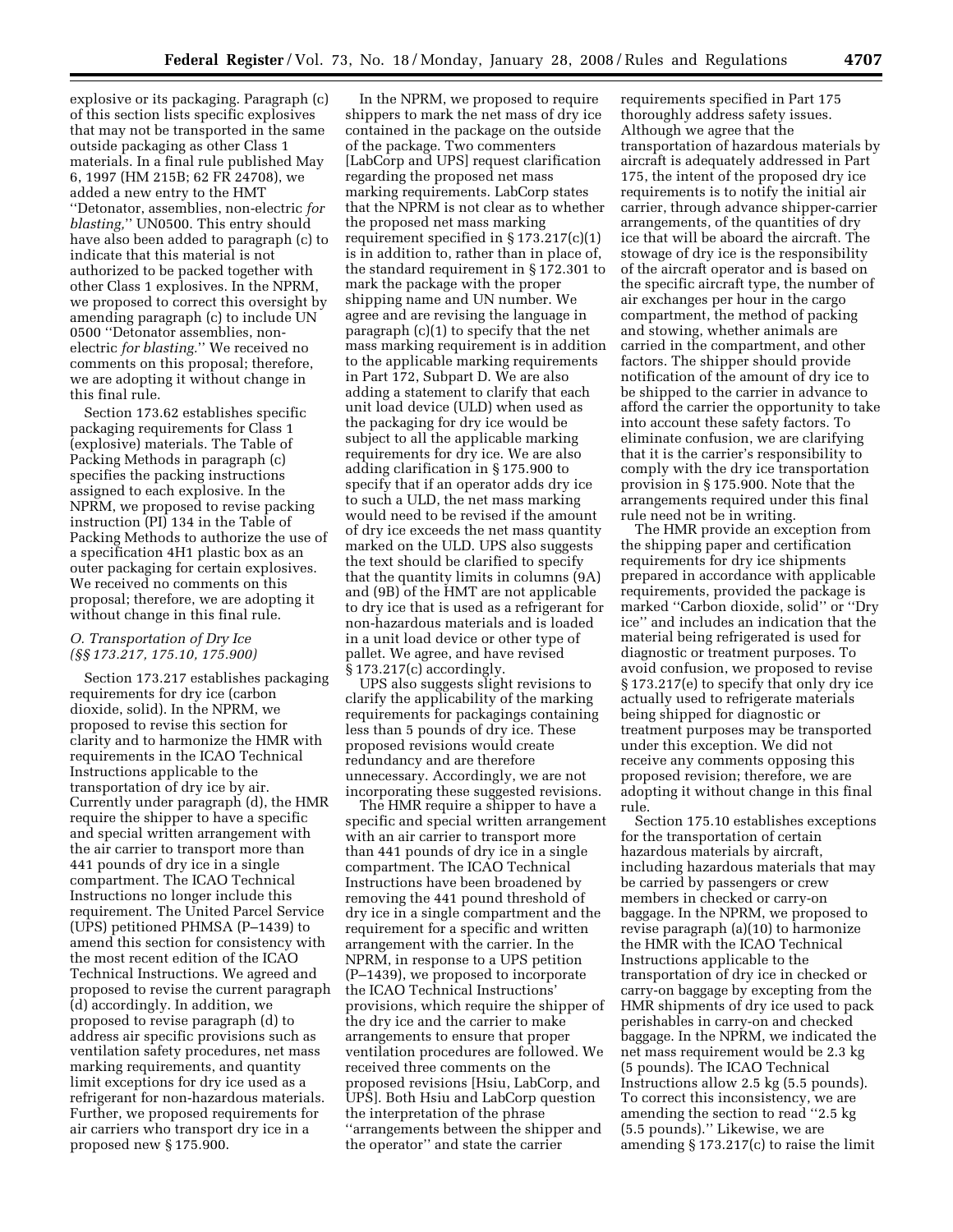from 2.3 kg to 2.5 kg for such packages when transported as cargo. Although the ICAO TI does not provide a cargo exception equivalent to that found in § 173.217(c), we believe that establishing a consistent limit for packages transported as cargo and packages transported by passengers or crew members will facilitate the transportation of such packages.

In response to a UPS petition (P– 1439) and to harmonize with international standards, we proposed to add a new § 175.900 to incorporate the ICAO Technical Instructions aircraft loading requirements for carbon dioxide, solid (dry ice). The proposed amendment would provide guidelines to the aircraft operator for handling dry ice shipments based on the aircraft type, the aircraft ventilation rates, the method of packing and stowing, the presence of animals on the flight. In addition, the proposed amendment would require the aircraft operator to ensure that the ground staff is informed of the presence of dry ice, and provide the Pilot-in-Command with information to reflect any quantity change of dry ice.

We received one comment [UPS] supporting this proposal. We did not receive any comments opposing the proposed amendment; therefore, we are adopting it without change in this final rule. UPS also suggested including text in either this section or in § 175.33 (Shipping paper and notification of pilot-in-command provisions) to adopt DOT–E 12378, which allows for dry ice loaded on an aircraft to be shown as aggregate mass (in kg) quantity per loading position, rather than a net mass (in kg) quantity per package. Because this additional requirement was not proposed in the NPRM, it is beyond the scope of this rulemaking. However, we agree that there may be some merit in adopting the provision in DOT–E 12378, which allows for dry ice loaded on an aircraft to be shown as an aggregate quantity per loading position, rather than a net quantity per package; we will consider this issue in a future rulemaking.

## *P. Transportation of Compressed Gas in Cylinders (§§ 173.301, 173.304, 173.306)*

Section 173.301 establishes general requirements for the transportation of compressed gases in cylinders and spherical pressure vessels. Paragraph (f) of this section addresses pressure relief devices (PRDs), and paragraph (g) addresses manifolded cylinders in transportation. Paragraphs (f) and (g) require pressure relief devices to conform to the applicable provisions specified in CGA S–1.1 and CGA S–7. In response to a CGA petition (P–1440),

we proposed in the NPRM to update the incorporation by reference of CGA publications S–1.1 and S–7. We did not receive any comments opposing this proposed revision; therefore, we are adopting it without change in this final rule. In addition, paragraph (c) is revised to incorporate the updated CGA S–1.1 and CGA S–7 publications specified above.

Section 173.304a specifies additional requirements for shipments of liquefied compressed gases in specification cylinders. Paragraph (e)(1)(ii) is revised to incorporate the updated revision to CGA Pamphlet S–1.1 as specified in the preamble language for § 171.7.

Section 173.306 establishes transportation requirements for limited quantities of compressed gases. We are reprinting paragraphs (i), (j), and (k) to correct the paragraph designations.

## *Q. Transportation of Gas Generator Assemblies (§ 173.335)*

Section 173.335 establishes requirements for the transportation of gas generator assemblies. This entry was initially added in a December 21, 1990 (55 FR 52402; HM–181) rulemaking to harmonize the HMR with various international standards such as the ICAO Technical Instructions, IMDG Code, and UN Recommendations. However, ICAO removed this entry in the 2003–2004 edition of the ICAO Technical Instructions. In the NPRM, we proposed to remove this section in its entirety to harmonize with ICAO. We did not receive any comments opposing this deletion; therefore, we are removing it from the HMR in this final rule.

## *R. Motor Carrier Segregation Requirements (§ 177.848)*

Section 177.848 addresses segregation requirements for hazardous materials transported by motor carrier. Currrently, in paragraph (a)(1), the segregation requirements apply to hazardous materials in packages that are required to be labeled. However, the current requirements do not specify whether these segregation provisions apply to hazardous materials in packages which require placarding. In the NPRM, we proposed to revise paragraph (a)(1) to specify that the segregation requirements for hazardous materials would be applicable to packages that require placarding. We did not receive any comments opposing this amendment; therefore, we are adopting it as proposed.

## *S. UN Portable Tanks (§ 178.274)*

Section 178.274 establishes design and manufacturing requirements for UN portable tanks. Currently, paragraph

(b)(1) specifies that the design temperature range for the shell of a UN portable tank must be  $-40$  °C to  $-50$  $\mathrm{^{16}C}$  ( – 40  $\mathrm{^{\circ}F}$  to 122  $\mathrm{^{\circ}F}$ ). The temperature range " $-0$  °C to  $-50$  °C" should be specified as  $-40$  °C to 50 °C." In the NPRM, we proposed to revise paragraph (b)(1) to correct this error. We did not receive any comments opposing this amendment; therefore, we are adopting it as proposed.

### *T. MC 331 Cargo Tanks (§§ 178.337–9, 178.337–10)*

Section 178.337–9 establishes requirements for pressure relief devices, piping, valves, hoses, and fittings on MC 331 specification cargo tanks. Paragraph (b)(8) requires angle valves used on cargo tanks intended for chlorine service to conform to the Chlorine Institute Dwg. 104–8. In response to petitions for rulemaking from the Chlorine Institute (P–1444) and Midland Manufacturing Corporation (P–1448), we proposed, in the NPRM, to revise paragraph (b)(8) to incorporate the Chlorine Institute's ''Section 3, Pamphlet 166 Angle Valve Guidelines for Chlorine Bulk Transportation, 1st Edition,'' dated October 2002, to authorize the use of an alternative angle valve for cargo tanks that transport chlorine. We did not receive any comments opposing this amendment; therefore, we are adopting it as proposed.

Section 178.337–10 establishes accident damage protection requirements for MC 331 specification cargo tanks. The Chlorine Institute petitioned PHMSA (P–1444) to update the references to the Chlorine Institute's drawings 137–1 and 137–2 entitled ''Standards for Housing and Manway Covers for Steel Cargo Tanks,'' dated September 1, 1982, by replacing them with the Chlorine Institute's drawing 137–5 entitled ''Typical Manway Arrangement Chlorine Cargo Tank,'' dated November 1996. In the NPRM, we proposed to revise paragraph (d) to remove the Chlorine Institute's drawings 137–1 and 137–2, and replace them with the Chlorine Institute's updated drawing 137–5. We did not receive any comments opposing this amendment; therefore, we are adopting it as proposed.

## *U. Office of Hazardous Materials Enforcement Investigator (§ 107.305)*

Section 107.305 specifies the authority of the PHMSA Office of Hazardous Materials Enforcement (OHME) to initiate and conduct investigations. This section also details the authority of each OHME inspector in relation to the process of conducting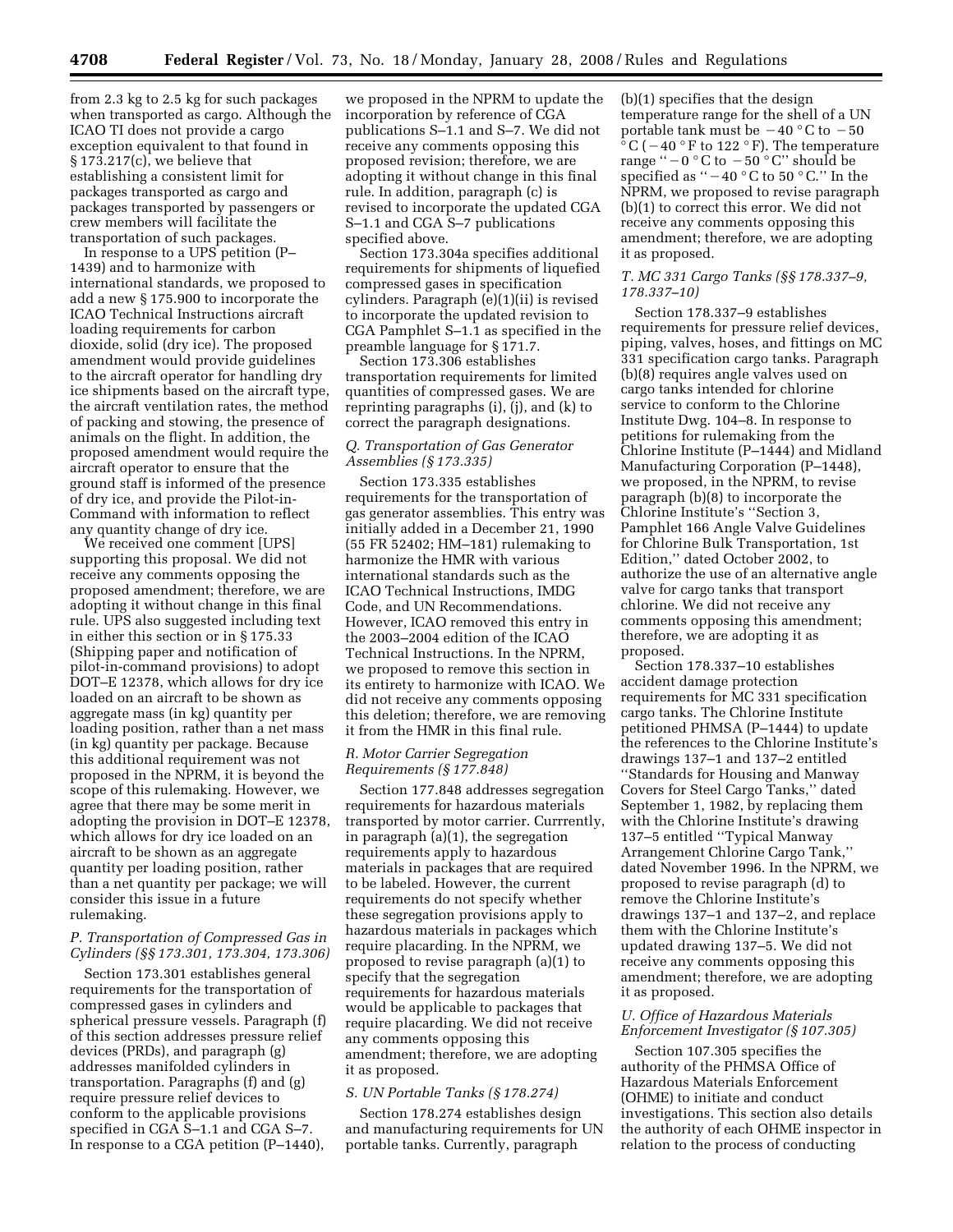investigations and inspections. For clarity, we are revising several paragraphs in this section to replace the term ''inspector'' with the term ''investigator.'' This will help reduce confusion since the term ''inspector'' is used in other areas of the HMR with a different meaning.

### *V. Minor Editorial Correction (§ 172.704)*

In § 172.704, at paragraph (a)(2)(ii), a reference to obsolete ''§§ 171.11 and 171.12'' is corrected to read ''§§ 171.22 through 171.25.''

### **IV. Sunset Provision**

In the NPRM, we requested comments on whether certain amendments should be tied to a sunset provision. We received two comments (Hsiu and Shell Chemical) opposing inclusion of a sunset provision. We agree that such a provision is not appropriate for this rulemaking and, accordingly, are not including a sunset provision in this final rule.

#### **V. Regulatory Analyses and Notices**

## *A. Statutory/Legal Authority for This Rulemaking*

This final rule is published under authority of Federal hazardous materials transportation law (Federal hazmat law; 49 U.S.C. 5101 et seq.). Section 5103(b) of Federal hazmat law authorizes the Secretary of Transportation to prescribe regulations for the safe transportation, including security, of hazardous materials in intrastate, interstate, and foreign commerce.

### *B. Executive Order 12866 and DOT Regulatory Policies and Procedures*

This final rule is not considered a significant regulatory action under section 3(f) Executive Order 12866 and, therefore, was not reviewed by the Office of Management and Budget (OMB). The final rule is not considered a significant rule under the Regulatory Policies and Procedures order issued by the U.S. Department of Transportation (44 FR 11034).

In this final rule, we are amending the HMR to clarify and relax overly burdensome requirements. We are also responding to requests from industry associations, including the Chlorine Institute and Compressed Gas Association, to add references and update standards that are incorporated in the HMR. PHMSA believes the final rule will yield net economic benefits by enhancing the clarity of the HMR, thereby increasing compliance while reducing compliance costs. Further, the creation of an exception to the HMR for small quantities of certain hazardous

materials (less than 1 gram for solids and less than 1 milliliter for liquids), and clarification that household wastes are not subject to the HMR, will reduce packaging and compliance costs to the regulated community. This final rule also updates the HMR to incorporate the most recent editions of industry consensus standards. Incorporation by reference of recognized standards and materials reduces the regulatory burden on persons who offer or transport hazardous materials in commerce.

The major implementation cost associated with adoption of this final rule relates to our addition of a new shipping name and UN number for fuel blends composed of ethanol (''ethyl alcohol'') and gasoline in various concentrations. For these materials, we are adding a new entry ''Ethanol and gasoline mixture *or* Ethanol and motor spirit *or* Ethanol and petrol mixture, *with more than 10% ethanol,* 3, UN3475, II'' to the HMT. The new shipping name and UN number will help emergency responders utilize the most effective procedures for incidents involving ethanol/gasoline blends.

Ethanol/gasoline blends currently are transported primarily by motor vehicle. Adoption of the new shipping name and ID number will necessitate remarking of cargo tank motor vehicles used to transport ethanol/gasoline fuel blends. Commenters to the NPRM suggested that these costs could amount to \$600 per cargo tank for a multicompartmented vehicle. As discussed in detail above, we believe that commenters have over-stated potential compliance costs associated with remarking cargo tank motor vehicles. However, to minimize the cost of transitioning to the new shipping name and UN number, we are providing a two-year transition period, during which the currently authorized shipping name and UN number for ethanol/ gasoline fuel blends may continue to be used. This extended transition period will provide companies with sufficient time to plan for and implement the changes in an orderly and deliberate fashion.

To further offset potential costs, we are allowing for ethanol and gasoline blends with not more than 5 percent petroleum products and described as ''Denatured alcohol'' or ''Alcohols, n.o.s.'' to continue to be marked with the identification number ''1987'' instead of ''3475.'' Thus, shippers and carriers of these ethanol/gasoline blends will incur no compliance costs associated with adoption of this final rule.

We estimate that the costs associated with remarking cargo tanks used to

transport ethanol/fuel blends will range from \$4 to \$15 per cargo tank motor vehicle. There are approximately 30,000 cargo tank motor vehicles used to transport gasoline and related products. Assuming that half of these vehicles will need to be remarked with the UN identification number for ethanol/ gasoline blends, the total costs to the affected industry will range from \$60,000 (15,000 vehicles x \$4) to \$225,000 (15,000 vehicles x \$15). We believe that these costs will be more than offset by the public safety benefits of more effective and efficient emergency response to transportation incidents involving ethanol/gasoline shipments. As explained above, use of the new name and ID number will facilitate rapid deployment of emergency response measures and materials best suited to these incidents.

#### *C. Executive Order 13132*

This final rule was analyzed in accordance with the principles and criteria contained in Executive Order 13132 (''Federalism''). This final rule preempts State, local and Indian tribe requirements but does not implement any regulation that has substantial direct effects on the States, the relationship between the national government and the states, or the distribution of power and responsibilities among the various levels of government. Therefore, the consultation and funding requirements of Executive Order 13132 do not apply.

The Federal hazmat law (49 U.S.C. 5125(b)) expressly preempts State, local, and Indian tribe requirements on certain covered subjects. Covered subjects are:

(i) The designation, description, and classification of hazardous materials;

(ii) The packing, repacking, handling, labeling, marking, and placarding of hazardous materials;

(iii) The preparation, execution, and use of shipping documents related to hazardous materials and requirements related to the number, content, and placement of those documents;

(iv) The written notification, recording, and reporting of the unintentional release in transportation of hazardous materials; or

(v) The design, manufacture, fabrication, marking, maintenance, reconditioning, repair, or testing of a packaging or container which is represented, marked, certified, or sold as qualified for use in the transport of hazardous materials.

This final rule concerns the classification, packaging, marking, labeling, and handling of hazardous materials, among other covered subjects. This final rule preempts any State, local,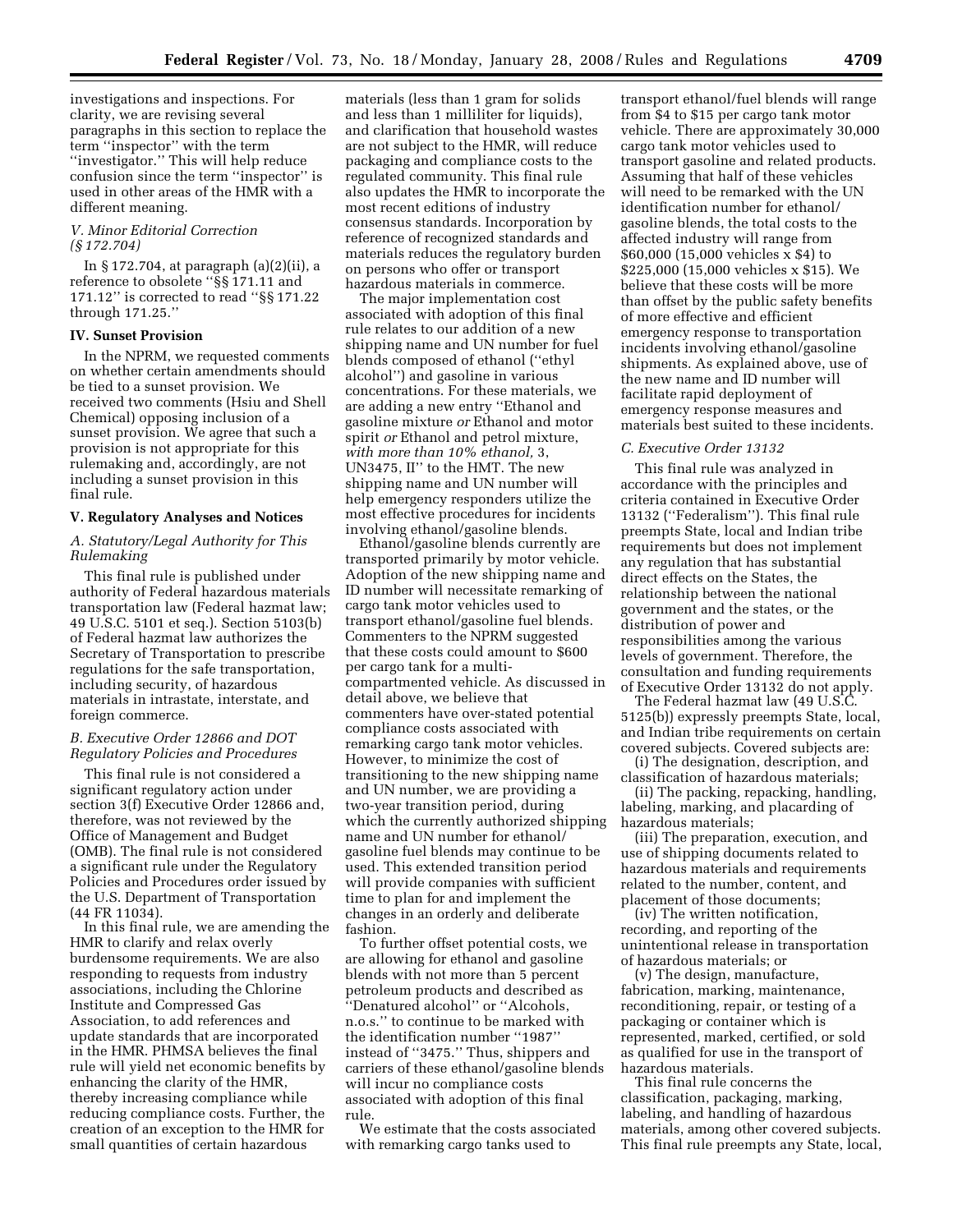or Indian tribe requirements concerning these subjects unless the non-Federal requirements are ''substantively the same'' (see 49 CFR 107.202(d)) as the Federal requirements.

Federal hazmat law provides that if PHMSA issues a regulation concerning any of the covered subjects, PHMSA must determine and publish in the **Federal Register** the effective date of Federal preemption (49 U.S.C. 5125(b)(2)). That effective date may not be earlier than the 90th day following the date of issuance of the final rule and not later than two years after the date of issuance. The effective date of Federal preemption is 90 days from publication of this final rule.

### *D. Executive Order 13175*

This final rule has been analyzed in accordance with the principles and criteria contained in Executive Order 13175 (''Consultation and Coordination with Indian Tribal Governments''). Because this rule does not have tribal implications, does not impose substantial direct compliance costs on Indian tribal governments, and does not preempt tribal law, the funding and consultation requirements of Executive Order 13175 do not apply, and a tribal summary impact statement is not required.

## *E. Regulatory Flexibility Act, Executive Order 13272, and DOT Procedures and Policies*

The Regulatory Flexibility Act (5 U.S.C. 601 *et seq.*) requires an agency to review regulations to assess their impact on small entities. An agency must conduct a regulatory flexibility analysis unless it determines and certifies that a rule is not expected to have a significant impact on a substantial number of small entities. This final rule amends provisions in the HMR based on petitions for rulemaking and PHMSA initiatives. These amendments are intended to update, clarify or provide relief from certain regulatory requirements. While maintaining safety, it relaxes certain requirements that are overly burdensome and updates references to consensus standards that are incorporated in the HMR. The changes are generally intended to provide relief to shippers, carriers, and packaging manufacturers, including small entities. The major implementation cost associated with adoption of this final rule relates to our addition of a new shipping name and UN number for fuel blends composed of ethanol (''ethyl alcohol'') and gasoline in various concentrations. For these materials, we are adding a new entry ''Ethanol and gasoline mixture *or* 

Ethanol and motor spirit *or* Ethanol and petrol mixture, *with more than 10% ethanol,* 3, UN3475, II'' to the HMT. The new shipping name and UN number will help emergency responders utilize the most effective procedures for incidents involving ethanol/gasoline blends.

Ethanol/gasoline blends currently are transported primarily by motor vehicle. Adoption of the new shipping name and ID number will necessitate remarking of cargo tank motor vehicles used to transport ethanol/gasoline fuel blends. Commenters to the NPRM suggested that these costs could amount to \$600 per cargo tank for a multicompartmented vehicle. As discussed in detail above, we believe that commenters have over-stated potential compliance costs associated with remarking cargo tank motor vehicles. However, to minimize the cost of transitioning to the new shipping name and UN number, we are providing a two-year transition period, during which the currently authorized shipping name and UN number for ethanol/ gasoline fuel blends may continue to be used. This extended transition period will provide companies with sufficient time to plan for and implement the changes in an orderly and deliberate fashion.

To further offset potential costs, we are allowing for ethanol and gasoline blends with not more than 5 percent petroleum products and described as ''Denatured alcohol'' or ''Alcohols, n.o.s.'' to continue to be marked with the identification number ''1987'' instead of ''3475.'' Thus, shippers and carriers of these ethanol/gasoline blends will incur no compliance costs associated with adoption of this final rule.

We estimate that the costs associated with remarking cargo tanks used to transport ethanol/fuel blends will range from \$4 to \$15 per cargo tank motor vehicle. There are approximately 30,000 cargo tank motor vehicles used to transport gasoline and related products. Assuming that half of these vehicles will need to be remarked with the UN identification number for ethanol/ gasoline blends, the total costs to the industry associated with this provision of the final rule will range from \$60,000  $(15,000$  vehicles  $\times$  \$4) to \$225,000  $(15,000 \text{ vehicles} \times $15)$ . We believe that these costs will be more than offset by the emergency response benefits that will result from adoption of the new shipping name and UN number. As indicated above, the new name and ID number will help emergency responders utilize the most effective response procedures for incidents involving

ethanol/gasoline blends. More effective emergency response techniques reduce the time required to handle an incident and, thus, the costs associated with the incident.

This final rule has been developed in accordance with Executive Order 13272 (''Proper Consideration of Small Entities in Agency Rulemaking'') and DOT's procedures and policies to promote compliance with the Regulatory Flexibility Act to ensure that potential impacts of rules on small entities are properly considered.

### *F. Paperwork Reduction Act*

This proposed rule does not impose any new information collection requirements.

#### *G. Regulation Identifier Number (RIN)*

A regulation identifier number (RIN) is assigned to each regulatory action listed in the Unified Agenda of Federal Regulations. The Regulatory Information Service Center publishes the Unified Agenda in April and October of each year. The RIN number contained in the heading of this document can be used to cross-reference this action with the Unified Agenda.

## *H. Unfunded Mandates Reform Act*

This final rule does not impose unfunded mandates under the Unfunded Mandates Reform Act of 1995 (2 U.S.C. §§ 1532–1538). It does not result in costs of \$120.7 million or more to either State, local, or tribal governments, in the aggregate, or to the private sector, and is the least burdensome alternative that achieves the objective of the rule.

#### *I. Environmental Assessment*

The National Environmental Policy Act (42 U.S.C. §§ 4321–4375) requires that Federal agencies analyze proposed actions to determine whether the action will have a significant impact on the human environment. The Counsel on Environmental Quality (CEQ) regulations order Federal agencies to conduct an environmental review considering (1) the need for the proposed action (2) alternatives to the proposed action (3) probable environmental impacts of the proposed action and alternatives and (4) the agencies and persons consulted during the consideration process. 40 CFR 1508.9(b).

#### 1. Purpose and Need

PHMSA is making miscellaneous amendments to the HMR based on petitions for rulemaking and PHMSA's own initiatives. The amendments are intended to update, clarify, or provide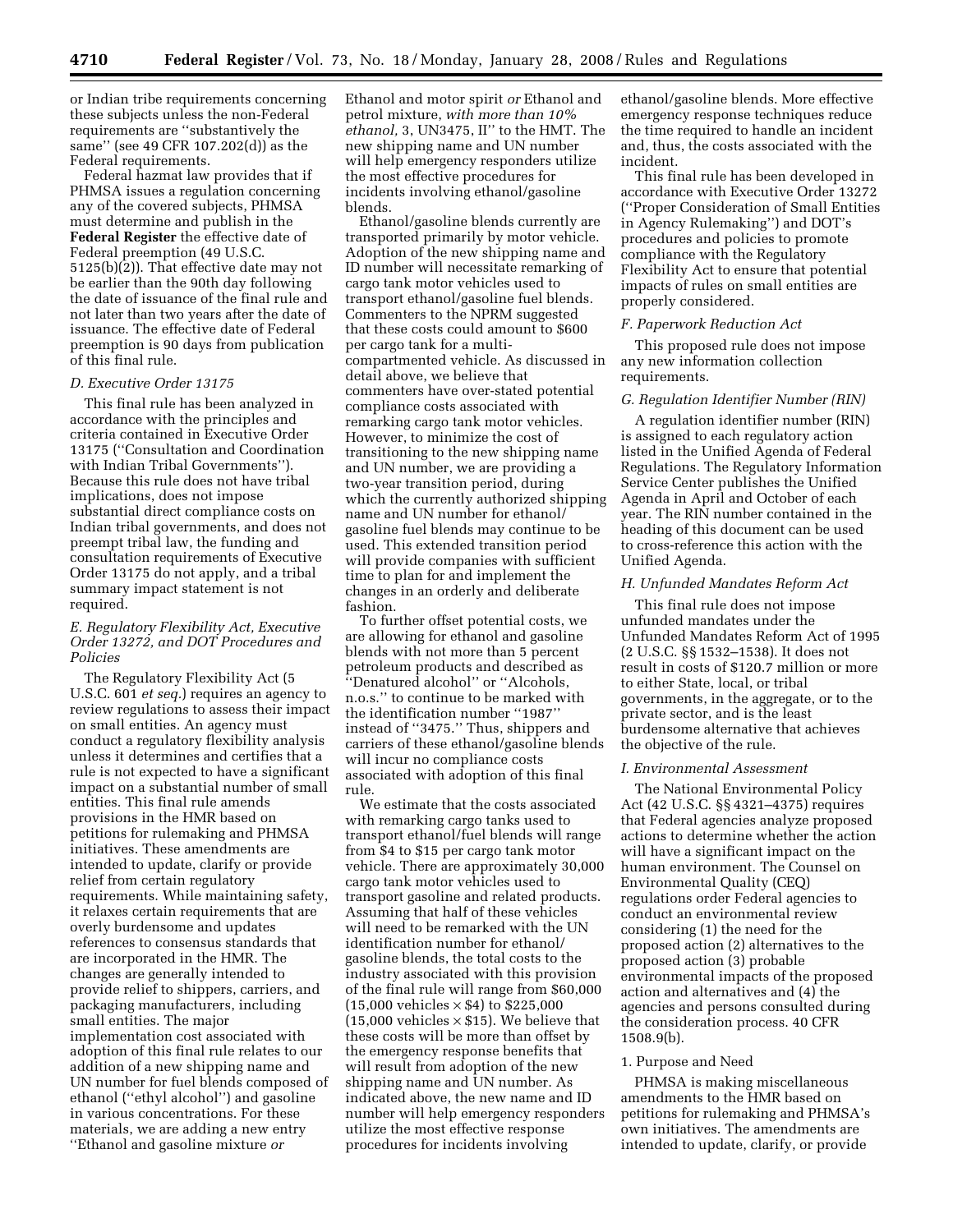relief from certain existing regulatory requirements to promote safer transportation practices; eliminate unnecessary regulatory requirements; resolve outstanding petitions for rulemaking; facilitate international commerce; and make these requirements easier to understand.

#### 2. Alternatives

In developing this proposed rule, we considered two alternatives:

(1) Do nothing.

(2) Propose revisions to the HMR based on petitions for rulemaking and PHMSA initiatives.

#### Alternative 1

Because our goal is to facilitate uniformity, compliance, commerce and safety in the transportation of hazardous materials, we rejected this alternative.

### Alternative 2

Many of the industry standards currently incorporated by reference have been revised and updated to incorporate new technology and methodology. Proposed changes would relax requirements in certain instances while still ensuring safety, clarify regulatory requirements, and make the regulatory provisions more consistent all in furtherance of the safe transportation of hazardous materials in commerce.

3. Analysis of Environmental Impacts

Hazardous materials are transported by aircraft, vessel, rail, and highway. The potential for environmental damage or contamination exists when packages of hazardous materials are involved in accidents or en route incidents resulting from cargo shifts, valve failures, package failures, or loading, unloading, or handling problems. The ecosystems that could be affected by a release include air, water, soil, and ecological resources (for example, wildlife habitats). The adverse environmental impacts associated with releases of most hazardous materials are short-term impacts that can be greatly reduced or eliminated through prompt clean up of the accident scene. Most hazardous materials are not transported in quantities sufficient to cause significant, long-term environmental damage if they are released.

The hazardous material regulatory system is a risk management system that is prevention-oriented and focused on identifying a hazard and reducing the probability and quantity of a hazardous material release. Making the regulatory provisions in the HMR clearer and more consistent with international transportation and industry standards

will promote compliance and thereby enhance the safe transportation of hazardous materials and the protection of the environment. Updating the references to industry standards enhances safety an environmental protection by recognizing the use of new technologies. Our proposal to relax certain regulatory requirements is based on PHMSA's experience, review, and determination that the changes are consistent with safety. Neither the ''do nothing'' alternative nor the action alternative would result in any significant impacts on the environment.

4. Consultations and Public Comment

Various modal agencies, including FAA, FMCSA, FRA, and the USCG were consulted and participated in the notice and comment process. A listing of the commenters is specified in the **SUPPLEMENTARY INFORMATION** section under ''Background.'' No commenters addressed the potential environmental impacts of the proposals in the NPRM.

5. Decision about the Degree of Environmental Impact

PHMSA finds that the selected alternative will not have a significant impact on the human environment.

#### *J. Privacy Act.*

Anyone is able to search the electronic form of any written communications and comments received into any of our dockets by the name of the individual submitting the document (or signing the document, if submitted on behalf of an association, business, labor union, etc.). You may review DOT's complete Privacy Act Statement in the **Federal Register**  published on April 11, 2000 (65 FR 19477) or you may visit *http:// dms.dot.gov.* 

## **List of Subjects**

### *49 CFR Part 107*

Hazardous material programs, Registration, Approvals, Enforcement.

### *49 CFR Part 171*

Exports, Hazardous materials transportation, Hazardous waste, Imports, Incorporation by reference, Reporting and recordkeeping requirements.

## *49 CFR Part 172*

Education, Hazardous materials transportation, Hazardous waste, Incorporation by Reference, Labeling, Markings, Packaging and containers, Reporting and recordkeeping requirements.

### *49 CFR Part 173*

Hazardous materials transportation, Incorporation by Reference, Packaging and containers, Radioactive materials, Reporting and recordkeeping requirements, Uranium.

### *49 CFR Part 175*

Hazardous materials transportation, Air carriers, Reporting and recordkeeping requirements.

## *49 CFR Part 177*

Hazardous materials transportation, Incorporation by reference, Motor carriers, Segregation requirements, Reporting and recordkeeping requirements.

### *49 CFR Part 178*

Hazardous materials transportation, Incorporation by reference, Motor vehicle safety, Packaging and containers, Reporting and recordkeeping requirements.

#### *49 CFR Part 180*

Hazardous materials transportation, Incorporation by reference, Motor carriers, Motor vehicle safety, Packaging and containers, Railroad safety, Reporting and recordkeeping requirements.

■ In consideration of the foregoing, we are amending 49 CFR Chapter I as follows:

## **PART 107—HAZARDOUS MATERIALS PROGRAM PROCEDURES**

■ The authority citation for part 107 continues to read as follows:

**Authority:** 49 U.S.C. 5101–5127, 44701; Pub. L. 101–410 section 4 (28 U.S.C. 2461 note); Pub. L. 104–134, section 31001; 49 CFR 1.45, 1.53.

■ 2. In § 107.305, paragraph (b) is revised to read as follows:

### **§ 107.305 Investigations.**

\* \* \* \* \* (b) *Investigations and Inspections.*  Investigations under 49 U.S.C. 5121(a) are conducted by personnel duly authorized for that purpose by the Associate Administrator. Inspections under 49 U.S.C. 5121(c) are conducted by Hazardous Materials Enforcement Specialists or Hazardous Materials Compliance Investigators, also known as ''hazmat investigators'' or ''investigators,'' whom the Associate Administrator has designated for that purpose.

(1) An investigator will, on request, present his or her credentials for examination, but the credentials may not be reproduced.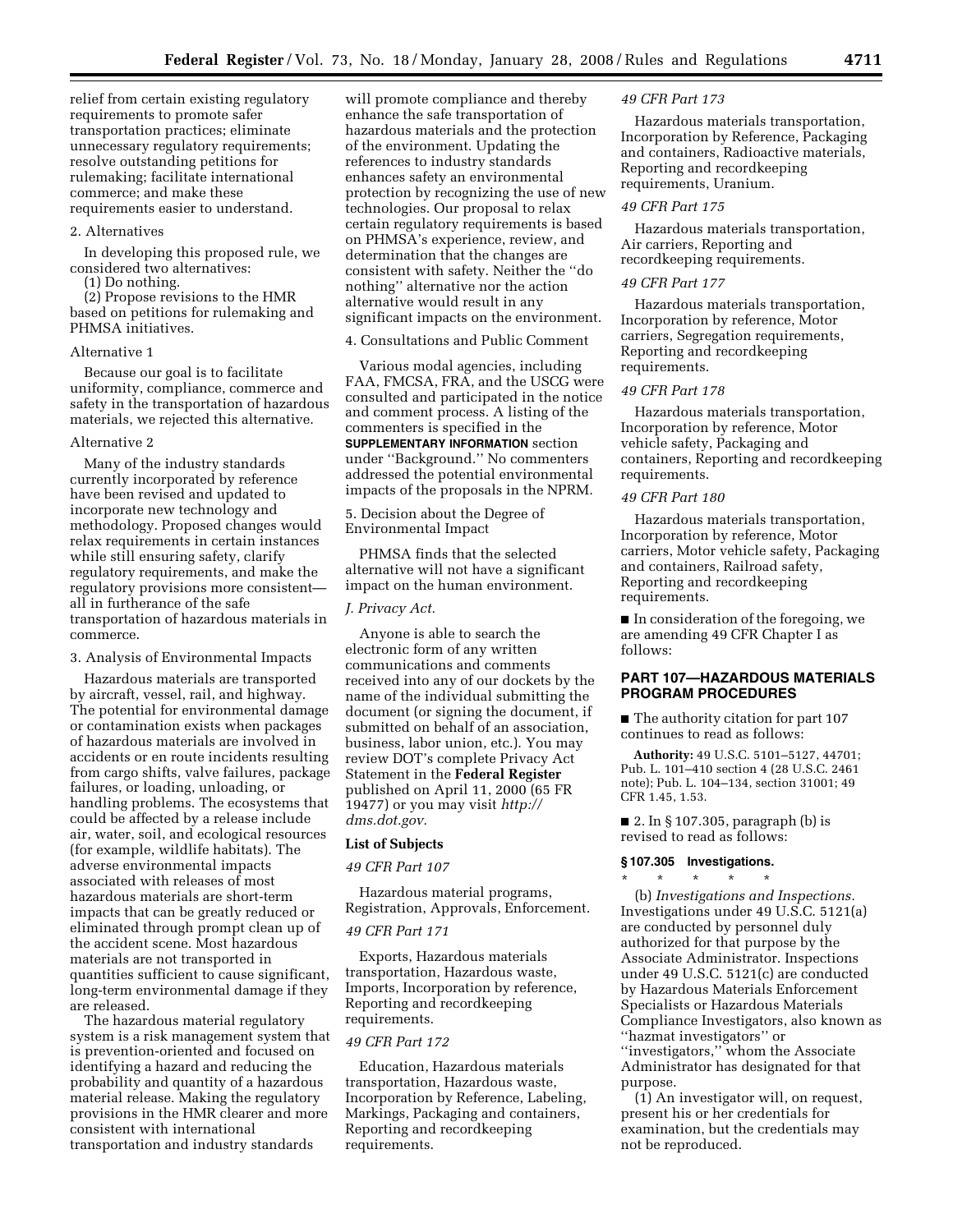(2) An investigator may administer oaths and receive affirmations in any matter under investigation by the Associate Administrator.

(3) An investigator may gather information by reasonable means including, but not limited to, interviews, statements, photocopying, photography, and video- and audiorecording.

(4) With concurrence of the Director, Office of Hazardous Materials Enforcement, Pipeline and Hazardous Materials Safety Administration, an investigator may issue a subpoena for the production of documentary or other tangible evidence if, on the basis of information available to the investigator, the documents and evidence materially will advance a determination of compliance with this subchapter or subchapter C. Service of a subpoena shall be in accordance with § 105.50. A person to whom a subpoena is directed may seek review of the subpoena by applying to the Office of Chief Counsel in accordance with § 105.55(a). A subpoena issued under this paragraph may be enforced in accordance with § 105.55(b).

\* \* \* \* \*

## **PART 171—GENERAL INFORMATION, REGULATIONS, AND DEFINITIONS**

■ 3. The authority citation for part 171 continues to read as follows:

**Authority:** 49 U.S.C. 5101–5128, 44701; 49 CFR 1.45 and 1.53; Pub. L. 101–410 section 4 (28 U.S.C. 2461 note); Pub. L. 104–134, section 31001.

■ 4. In § 171.4, paragraph (c) is revised to read as follows:

#### **§ 171.4 Marine Pollutants.**

\* \* \* \* \*

(c) *Exceptions.* Except when all or part of the transportation is by vessel, the requirements of this subchapter specific to marine pollutants do not apply to non-bulk packagings transported by motor vehicle, rail car or aircraft.

 $\blacksquare$  5. In § 171.7, in the paragraph (a)(3) table, the following amendments are made:

a. Under the entry ''Chlorine Institute, Inc.," the entry "Type  $1\frac{1}{2}$  JQ 225, Dwg., H51970, Revision D April 5, 1989; or Type 11⁄2 JQ 225, Dwg. H50155, Revision F, April 4, 1989'' is revised;

b. Under the entry ''Chlorine Institute, Inc.,'' the entry ''Section 3, Pamphlet 57, Emergency Shut-Off Systems for Bulk Transfer of Chlorine, 3rd Edition, October 1997'' is revised;

c. Under the entry ''Chlorine Institute, Inc.,'' the entry ''Section 3, Pamphlet 166 Angle Valve Guidelines for Chlorine Bulk Transportation, 1st Edition, October 2002'' is added;

d. Under the entry ''Chlorine Institute, Inc.,'' the entry ''Typical Manway Arrangement Chlorine Cargo Tank, Dwg. 137–5, November 1996'' is added;

e. Under the entry ''Chlorine Institute, Inc.,'' the entry ''Standards for Housing and Manway Covers for Steel Cargo Tanks, Dwgs. 137–1 and 137–2, September 1, 1982'' is removed;

f. Under the entry ''Compressed Gas Association, Inc.,'' the entry ''CGA Pamphlet C–5 Cylinder Service Life— Seamless Steel High Pressure Cylinders, 1991'' is revised;

g. Under the entry ''Compressed Gas Association, Inc.,'' the entry ''CGA Pamphlet C–7, A Guide for the Preparation of Precautionary Markings of Compressed Gas Containers, appendix A, issued 1992 (6th Edition)'' is revised;

h. Under the entry ''Compressed Gas Association, Inc.,'' the entry ''CGA

Pamphlet S–1.1, Pressure Relief Device Standards—Part 1—Cylinders for Compressed Gases, 2001 (with the exception of paragraph 9.1.1.1), Ninth Edition'' is removed;

i. Under the entry ''Compressed Gas Association, Inc.,'' the entry ''CGA Pamphlet S–1.1, Pressure Relief Device Standards—Part 1—Cylinders for Compressed Gases, 2003 (with the exception of paragraph 9.1.1.1), Eleventh Edition'' is removed;

j. Under the entry ''Compressed Gas Association, Inc.,'' the entry ''CGA S– 1.1, Pressure Relief Device Standards— Part 1—Cylinders for Compressed Gases, 2005 (with the exception of paragraph 9.1.1.1), Twelfth Edition'' is added;

k. Under the entry ''Compressed Gas Association, Inc.,'' the entry ''CGA Pamphlet S–7, Method for Selecting Pressure Relief Devices for Compressed Gas Mixtures in Cylinders, 1996'' is revised;

l. Under the entry ''International Organization for Standardization,'' the entry ''ISO 7225, Gas cylinders— Precautionary labels, First Edition, November 1994, (Corrected and reprinted August 1995), (E)'' is revised; and

m. In paragraph (b), a new entry ''Compressed Gas Association, Inc.,'' 4221 Walney Road, 5th Floor, Chantilly, Virginia 20151, ''C–1.1—Personnel Training and Certification Guidelines for Cylinder Requalification By the Volumetric Expansion, issued 2004 (1st Edition)'' is added in alphabetical order.

The revisions and additions read as follows:

#### **§ 171.7 Reference material.**

## $(a) * * * *$

(3) *Table of material incorporated by reference.* \* \* \*

| 49 CFR reference<br>Source and name of material |  |                                                                                                             |  |  |  |            |
|-------------------------------------------------|--|-------------------------------------------------------------------------------------------------------------|--|--|--|------------|
|                                                 |  |                                                                                                             |  |  |  |            |
| Chlorine Institute, Inc.                        |  |                                                                                                             |  |  |  |            |
|                                                 |  |                                                                                                             |  |  |  |            |
|                                                 |  | Type 1½ JQ 225, Dwg., H51970, Revision F, November 1996; or Type 1½ JQ 225, Dwg. H50155, Revision H, Novem- |  |  |  | 173.315    |
|                                                 |  | Section 3, Pamphlet 57, Emergency Shut-Off Systems for Bulk Transfer of Chlorine, Edition 4, October 2003   |  |  |  | 177.840    |
|                                                 |  | Section 3, Pamphlet 166, Angle Valve Guidelines for Chlorine Bulk Transportation, 1st Edition, October 2002 |  |  |  | 178.337-9  |
|                                                 |  |                                                                                                             |  |  |  |            |
|                                                 |  |                                                                                                             |  |  |  | 178.337-10 |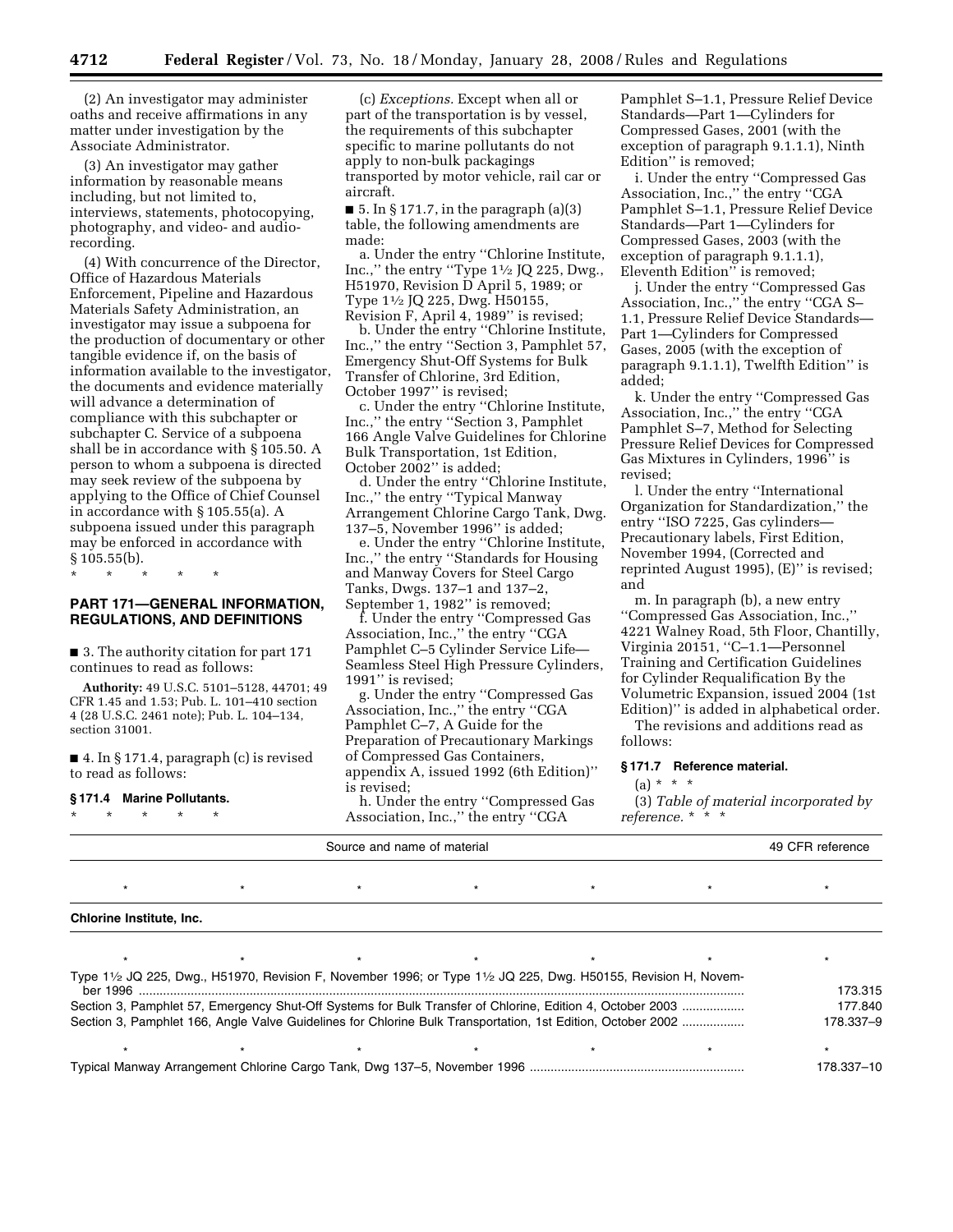| Source and name of material             |                                                       |         |         |                                                                                                                 |         |                             |
|-----------------------------------------|-------------------------------------------------------|---------|---------|-----------------------------------------------------------------------------------------------------------------|---------|-----------------------------|
| $\star$                                 | $\star$                                               | $\star$ | $\star$ | $\star$                                                                                                         | $\star$ |                             |
| <b>Compressed Gas Association, Inc.</b> |                                                       |         |         |                                                                                                                 |         |                             |
|                                         |                                                       |         |         |                                                                                                                 |         |                             |
|                                         |                                                       |         |         |                                                                                                                 |         | 173.302a                    |
|                                         |                                                       |         |         |                                                                                                                 |         |                             |
|                                         |                                                       |         |         | CGA C-7, Guide to Preparation of Precautionary Labeling and Marking of Compressed Gas Containers, Appendix A,   |         | 172.400a                    |
|                                         |                                                       |         |         |                                                                                                                 |         |                             |
|                                         |                                                       |         |         |                                                                                                                 |         |                             |
|                                         |                                                       |         |         | CGA S-1.1, Pressure Relief Device Standards--Part 1-Cylinders for Compressed Gases, 2005 (with the exception of |         | 173.301, 173.304a<br>178.75 |
|                                         |                                                       |         |         |                                                                                                                 |         |                             |
|                                         |                                                       |         |         | CGA S-7, Method for Selecting Pressure Relief Devices for Compressed Gas Mixtures in Cylinders, 2005            |         | 173.301                     |
|                                         |                                                       |         |         |                                                                                                                 |         |                             |
|                                         | <b>International Organization for Standardization</b> |         |         |                                                                                                                 |         |                             |
|                                         |                                                       |         |         |                                                                                                                 |         |                             |
|                                         |                                                       |         |         |                                                                                                                 |         | 178.71                      |

(b) *List of informational materials not requiring incorporation by reference.*  \* \* \*

| Source and name of material |                                                                                                                     |  |  |  |         |  |  |
|-----------------------------|---------------------------------------------------------------------------------------------------------------------|--|--|--|---------|--|--|
|                             | $\star$                                                                                                             |  |  |  |         |  |  |
|                             | Compressed Gas Association, Inc., 4221 Walney Road, 5th Floor, Chantilly, Virginia 20151                            |  |  |  |         |  |  |
|                             | CGA C-1.1, Personnel Training and Certification Guidelines for Cylinder Requalification By the Volumetric Expansion |  |  |  | 180.209 |  |  |

\* \* \* \* \* \* \* \* \* \* \* \* \* \* \*

■ 6. In § 171.8, a new definition for ''Household waste'' is added in alphabetical order to read as follows:

## **§ 171.8 Definitions and abbreviations.**

\* \* \* \* \*

*Household waste* means any solid waste (including garbage, trash, and sanitary waste from septic tanks) derived from households (including single and multiple residences, hotels and motels, bunkhouses, ranger stations, crew quarters, campgrounds, picnic grounds, and day-use recreation areas). This term is not applicable to consolidated shipments of household hazardous materials transported from collection centers. A collection center is

a central location where household waste is collected.

\* \* \* \* \*

\* \* \* \* \*

 $\blacksquare$  7. In § 171.14, a new paragraph (h) is added to read as follows:

## **§ 171.14 Transitional provisions for implementing certain requirements.**

(h) The proper shipping name ''Gasohol *gasoline mixed with ethyl alcohol, with not more than 20 percent alcohol*'' in effect on January 28, 2008, may continue to be used until October 1, 2010.

## **PART 172—HAZARDOUS MATERIALS TABLE, SPECIAL PROVISIONS, HAZARDOUS MATERIALS COMMUNICATIONS, EMERGENCY RESPONSE INFORMATION, AND TRAINING REQUIREMENTS**

■ 8. The authority citation for part 172 continues to read as follows:

**Authority:** 49 U.S.C. 5101–5128, 44701; 49 CFR 1.45 and 1.53.

■ 9. In § 172.101, the Hazardous Materials Table is amended by removing, adding and revising, in the appropriate alphabetical sequence, the following entries to read as follows: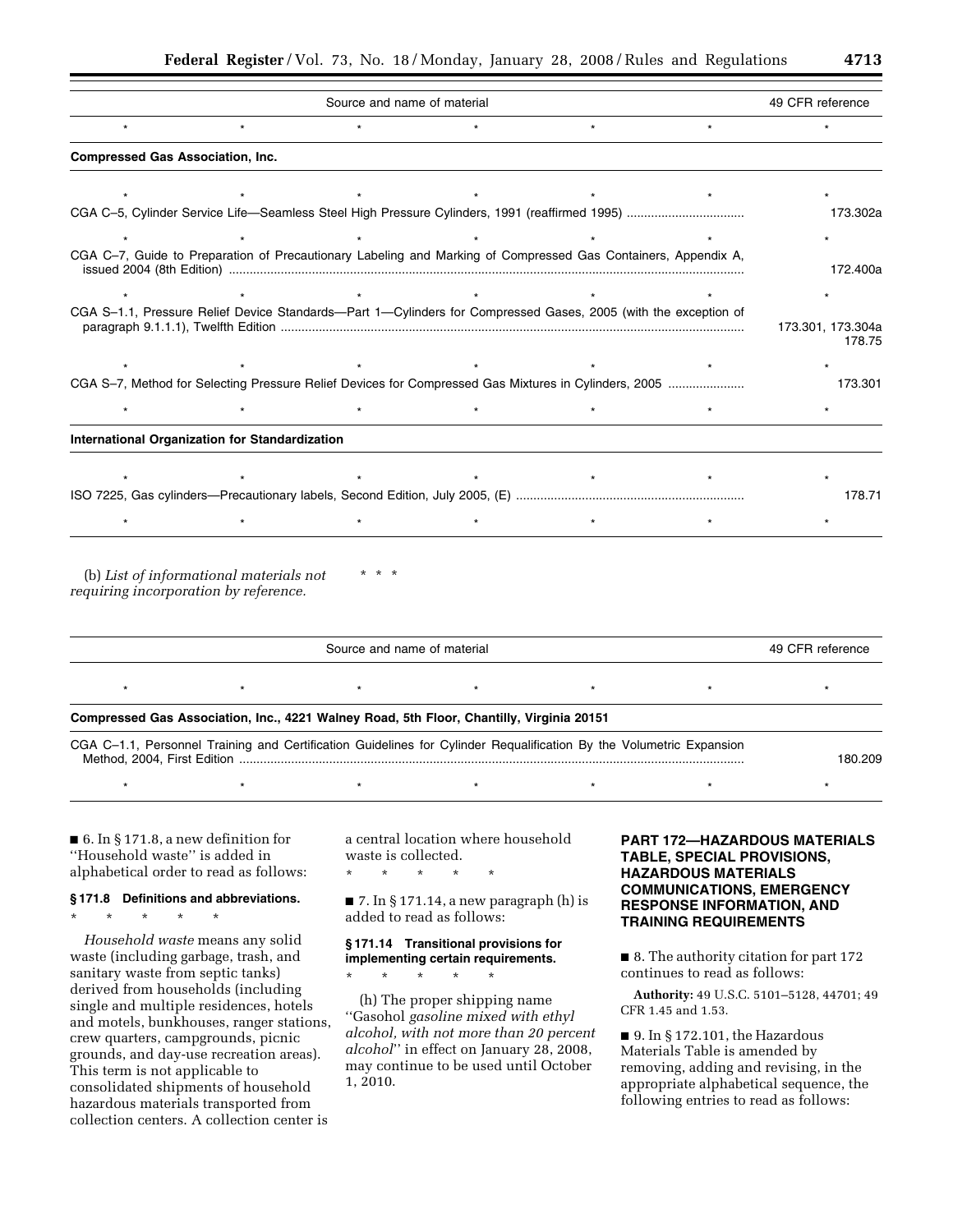|                             |                                                                     | Other                      | (10B)                    |           |                                                                                                                                   |                                                                                |                                                                                                                                                                                                                                                                                                                                    |                                                              |                                                                                                           | 52                                               |                                         |                                                                                                                                                                                                                                                                                                                                    |                                                |  |
|-----------------------------|---------------------------------------------------------------------|----------------------------|--------------------------|-----------|-----------------------------------------------------------------------------------------------------------------------------------|--------------------------------------------------------------------------------|------------------------------------------------------------------------------------------------------------------------------------------------------------------------------------------------------------------------------------------------------------------------------------------------------------------------------------|--------------------------------------------------------------|-----------------------------------------------------------------------------------------------------------|--------------------------------------------------|-----------------------------------------|------------------------------------------------------------------------------------------------------------------------------------------------------------------------------------------------------------------------------------------------------------------------------------------------------------------------------------|------------------------------------------------|--|
|                             | $\frac{(10)}{\text{Vessel}}$<br>stowage                             |                            |                          |           |                                                                                                                                   |                                                                                |                                                                                                                                                                                                                                                                                                                                    | 40, 52                                                       | 40,52                                                                                                     | 40,                                              | $\overline{4}$                          | $\overline{40}$                                                                                                                                                                                                                                                                                                                    | $\overline{4}$                                 |  |
|                             |                                                                     | Location                   | (10A)                    |           | ₹.                                                                                                                                | ш                                                                              | щ                                                                                                                                                                                                                                                                                                                                  | ÷<br>$\Omega$                                                | j<br>$\hfill\square$                                                                                      | $\mathsf \Omega$                                 | $\Omega$                                | ŧ<br>$\hfill\square$                                                                                                                                                                                                                                                                                                               | ŧ<br>$\mathrel{\mathsf{d}}$                    |  |
|                             |                                                                     | Cargo air-<br>craft only   | (98)                     |           | 150 kg                                                                                                                            | 80                                                                             | ┙<br>60                                                                                                                                                                                                                                                                                                                            | 2.5L                                                         | :<br>:<br>:<br>108                                                                                        | 100                                              | 25 L                                    | ÷<br>108                                                                                                                                                                                                                                                                                                                           | :<br>:<br>:<br>:<br>$-100$                     |  |
|                             | (9)<br>Quantity<br>limitations                                      | Passenger<br>aircraft/rail | (9A)                     |           | İ<br>75 kg                                                                                                                        | ×<br>$\frac{1}{5}$                                                             | <b><i><u>Property</u></i></b><br>ل<br>5                                                                                                                                                                                                                                                                                            | Forbidden                                                    | Forbidden                                                                                                 | ÷<br>5 L                                         | Forbidden                               | Forbidden                                                                                                                                                                                                                                                                                                                          | $\frac{1}{5}$                                  |  |
|                             |                                                                     | <b>Bulk</b>                | (8C)                     | $\star$   | None                                                                                                                              | 242<br>¥                                                                       | —<br>;<br>;<br>;<br>242                                                                                                                                                                                                                                                                                                            | <br>243<br>$\star$                                           | <br>243                                                                                                   | 241                                              | 243<br>$\ast$                           | 243                                                                                                                                                                                                                                                                                                                                | <br>241                                        |  |
|                             | $Packaging(§ 173***)$                                               | Non-bulk                   | (88)                     |           | 335                                                                                                                               | 202                                                                            | 202                                                                                                                                                                                                                                                                                                                                | $\frac{1}{2}$<br>201                                         | $\vdots$<br>ŧ<br>202                                                                                      | 203                                              | $\vdots$<br>ŧ<br>$\overline{5}$         | $\vdots$<br>202                                                                                                                                                                                                                                                                                                                    | ļ<br>203                                       |  |
|                             |                                                                     | Exceptions                 | (8A)                     | $\star$   | $\ddot{\ddot{\phantom{}}\phantom{}}$<br>None                                                                                      | <br>$\ast$<br>150                                                              | İ<br>150                                                                                                                                                                                                                                                                                                                           | $\star$<br>None                                              | j<br>None                                                                                                 | 154                                              | $\ddot{\phantom{a}}$<br>$\star$<br>None | None                                                                                                                                                                                                                                                                                                                               | 154                                            |  |
| - HAZARDOUS MATERIALS TABLE | Special<br>provisions<br>(§ 172.102)                                |                            | $\widehat{\in}$          |           |                                                                                                                                   | 144                                                                            | $144, B1,$<br>$B33, T8.$                                                                                                                                                                                                                                                                                                           | B16, B53,<br>T10, TP2,<br>TP13.                              | $\begin{array}{l} \mathsf{IB2}, \mathsf{17}, \\ \mathsf{TP2}, \\ \mathsf{TP13}. \end{array}$<br>B16, B53, | B16, B53,<br>IB3, T4,<br>TP2.                    |                                         | 151, B16,<br>B53, T10,<br>TP2,<br>TP13.<br>IB2, T7,<br>B16, B53,                                                                                                                                                                                                                                                                   | B16, B53,<br>IB3, T4,<br>TP1.<br>TP2,<br>TP13. |  |
| \$172.101                   | Label codes                                                         |                            | $\widehat{\mathbf{e}}$   |           | 22                                                                                                                                | $\pmb{\ast}$<br>S                                                              | ÷<br>S                                                                                                                                                                                                                                                                                                                             | ÷<br>$\overline{6}$ .<br>ထ                                   | İ<br>$\overline{6}$<br>ထ                                                                                  | 6.1<br>$\infty$                                  | ÷<br>ن<br>ف<br>ထົ                       | $\overline{6}$ .<br>ထ                                                                                                                                                                                                                                                                                                              | 6.1<br>$\infty$                                |  |
|                             | ር<br>ቢ                                                              |                            | $\overline{6}$           |           | .<br>.<br>.<br>.<br>.                                                                                                             | :<br>:<br>:<br>$=$<br>¥                                                        | $\begin{bmatrix} 1 & 0 & 0 & 0 \\ 0 & 0 & 0 & 0 \\ 0 & 0 & 0 & 0 \\ 0 & 0 & 0 & 0 \\ 0 & 0 & 0 & 0 \\ 0 & 0 & 0 & 0 \\ 0 & 0 & 0 & 0 & 0 \\ 0 & 0 & 0 & 0 & 0 \\ 0 & 0 & 0 & 0 & 0 \\ 0 & 0 & 0 & 0 & 0 & 0 \\ 0 & 0 & 0 & 0 & 0 & 0 \\ 0 & 0 & 0 & 0 & 0 & 0 & 0 \\ 0 & 0 & 0 & 0 & 0 & 0 & 0 \\ 0 & 0 & 0 & 0 & 0 & 0 & $<br>$=$ | —                                                            | <br>$=$                                                                                                   | $\ddot{\ddot{\phantom{}}\phantom{}}$<br>$\equiv$ | —                                       | $\begin{bmatrix} 1 & 0 & 0 & 0 \\ 0 & 0 & 0 & 0 \\ 0 & 0 & 0 & 0 \\ 0 & 0 & 0 & 0 \\ 0 & 0 & 0 & 0 \\ 0 & 0 & 0 & 0 \\ 0 & 0 & 0 & 0 & 0 \\ 0 & 0 & 0 & 0 & 0 \\ 0 & 0 & 0 & 0 & 0 \\ 0 & 0 & 0 & 0 & 0 & 0 \\ 0 & 0 & 0 & 0 & 0 & 0 \\ 0 & 0 & 0 & 0 & 0 & 0 & 0 \\ 0 & 0 & 0 & 0 & 0 & 0 & 0 \\ 0 & 0 & 0 & 0 & 0 & 0 & $<br>$=$ | $\equiv$                                       |  |
|                             | Identifica-<br>tion                                                 | numbers                    | $\widehat{f}$            |           | $\vdots$                                                                                                                          | $\vdots$<br><b>NA1203</b>                                                      | $\vdots$<br><b>UN1203</b>                                                                                                                                                                                                                                                                                                          | ł<br><b>UN2030</b>                                           |                                                                                                           |                                                  | UN2030                                  |                                                                                                                                                                                                                                                                                                                                    |                                                |  |
|                             | Hazard<br>class or<br>division                                      |                            | $\widehat{\mathfrak{G}}$ |           | 2.2                                                                                                                               | ო                                                                              | ო                                                                                                                                                                                                                                                                                                                                  | $\infty$<br>$\ast$                                           |                                                                                                           |                                                  | $\infty$                                |                                                                                                                                                                                                                                                                                                                                    |                                                |  |
|                             | Hazardous materials<br>descriptions and<br>proper shipping<br>names |                            | $\widehat{\infty}$       | [REMOVE:] | semblies (aircraft),<br>containing a non-<br>Gas generator as-<br>flammable non-<br>toxic gas and a<br>propellant car-<br>tridge. | more than 20 per-<br>alcohol, with not<br>mixed with ethyl<br>Gasohol gasoline | cent alcohol.                                                                                                                                                                                                                                                                                                                      | solution, with more<br>than 37% hydra-<br>Hydrazine, aqueous | zine, by mass.                                                                                            |                                                  | Hydrazine aqueous                       | solution, with more<br>than 37% hydra-<br>zine, by mass.                                                                                                                                                                                                                                                                           |                                                |  |
|                             | Symbols                                                             |                            | $\widehat{\tau}$         |           |                                                                                                                                   | $\Omega$                                                                       |                                                                                                                                                                                                                                                                                                                                    |                                                              |                                                                                                           |                                                  |                                         |                                                                                                                                                                                                                                                                                                                                    |                                                |  |

[ADD:]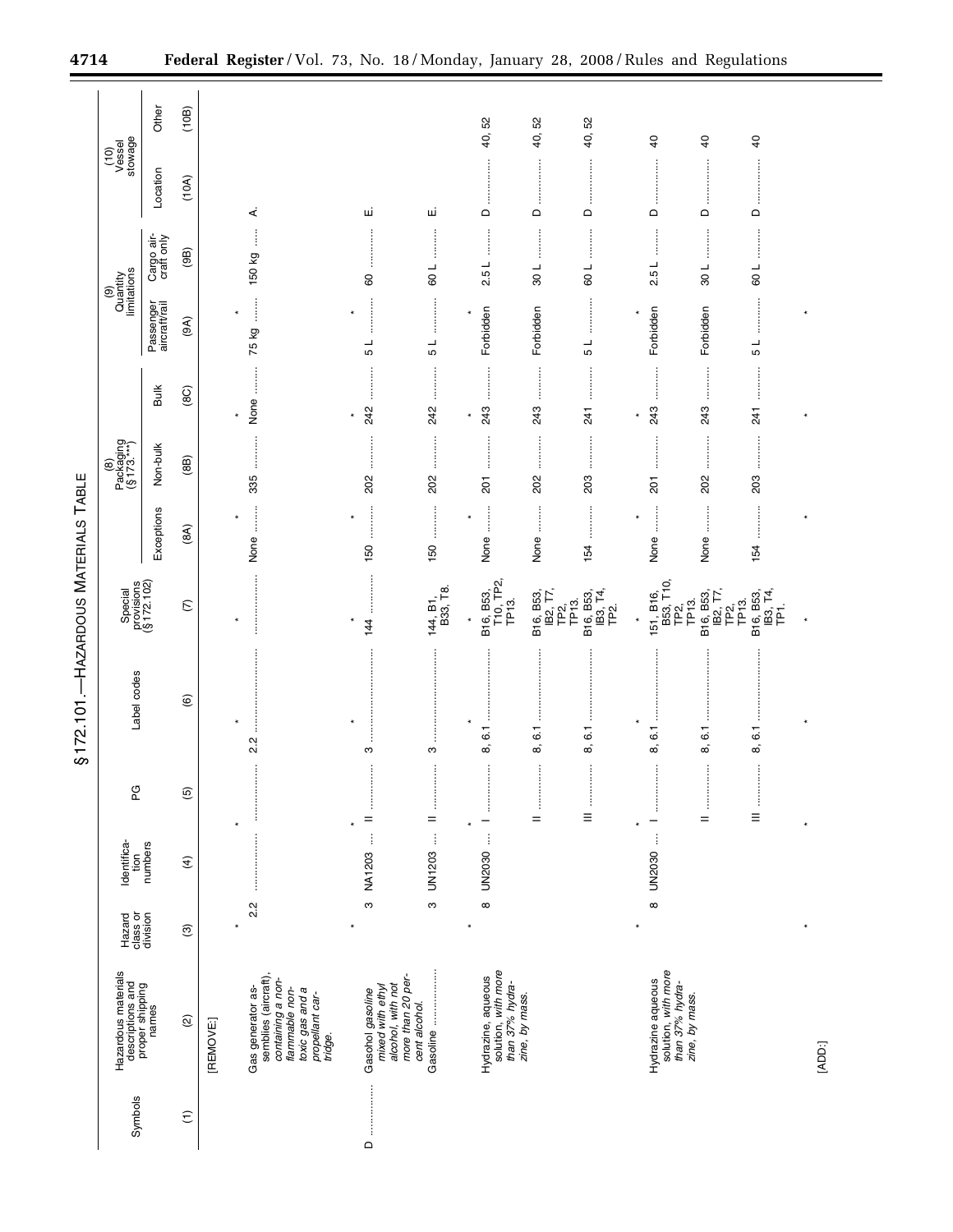| ш                                                                                                                                                              | щі                                                                             | щі                                                                                                         | 40, 52<br>ł<br>$\Omega$                                                       | 40, 52<br>ŧ<br>$\mathsf{\Omega}$ | 40,52<br>$\Box$                                                         |                                                                                                                                                                                                                                                                                                                            |           | 95, 130<br>⋖                                                                                        | ∢                                                                                                                                                                                                                                   |
|----------------------------------------------------------------------------------------------------------------------------------------------------------------|--------------------------------------------------------------------------------|------------------------------------------------------------------------------------------------------------|-------------------------------------------------------------------------------|----------------------------------|-------------------------------------------------------------------------|----------------------------------------------------------------------------------------------------------------------------------------------------------------------------------------------------------------------------------------------------------------------------------------------------------------------------|-----------|-----------------------------------------------------------------------------------------------------|-------------------------------------------------------------------------------------------------------------------------------------------------------------------------------------------------------------------------------------|
| 100                                                                                                                                                            | 109                                                                            | 109                                                                                                        | 2.5 L                                                                         | 108                              | 100                                                                     |                                                                                                                                                                                                                                                                                                                            |           |                                                                                                     | 100 kg                                                                                                                                                                                                                              |
| $\star$<br>┙<br>LO                                                                                                                                             | ┙<br>Б                                                                         | ÷<br>1 5                                                                                                   | Forbidden                                                                     | Forbidden                        | ÷<br>5                                                                  | $\star$                                                                                                                                                                                                                                                                                                                    |           |                                                                                                     | j<br>$\star$<br>25 kg                                                                                                                                                                                                               |
| :<br>242<br>$\star$                                                                                                                                            | <br>242<br>$\ast$                                                              | :<br>:<br>:<br>:<br>242                                                                                    | :<br>:<br>:<br>:<br>243<br>$\pmb{\ast}$                                       | 243                              | $\frac{4}{1}$                                                           | $\star$                                                                                                                                                                                                                                                                                                                    | $\star$   | $415, 418,$<br>$419.$<br>$\ast$                                                                     | 240<br>$\star$                                                                                                                                                                                                                      |
| 202                                                                                                                                                            | 202                                                                            | 202                                                                                                        | 201                                                                           | j<br>202                         | 203                                                                     |                                                                                                                                                                                                                                                                                                                            |           | $415, 418,$<br>$419.$                                                                               | 213                                                                                                                                                                                                                                 |
| $\star$<br>150                                                                                                                                                 | <br>150                                                                        | 50                                                                                                         | $\ddot{\phantom{a}}$<br>$\pmb{\ast}$<br>None                                  | :<br>None                        | .<br>.<br>.<br>.<br>.<br>.<br>154                                       | $\ast$                                                                                                                                                                                                                                                                                                                     |           | $\ddot{}}$<br>None                                                                                  | 154                                                                                                                                                                                                                                 |
| $144, 177,$<br>IB2, T4,<br>TPT.<br>$\star$                                                                                                                     | ¥<br>$\frac{4}{4}$                                                             | $144, B1,$<br>$B33, T8.$                                                                                   | B16, B53,<br>T10, TP2,<br>TP13.                                               |                                  | B16, B53,<br>IB2, T7,<br>TP2,<br>TP13,<br>B16, B53,<br>B13, T4,<br>TP1, | $\star$                                                                                                                                                                                                                                                                                                                    |           | A56, W7,<br>W8.<br>$\star$                                                                          | IB8, IP3, T1,<br>TP33.<br>$\star$                                                                                                                                                                                                   |
|                                                                                                                                                                |                                                                                |                                                                                                            |                                                                               |                                  | j                                                                       |                                                                                                                                                                                                                                                                                                                            |           |                                                                                                     |                                                                                                                                                                                                                                     |
| $\star$<br>ო                                                                                                                                                   | ო                                                                              | ო                                                                                                          | $\overline{6}$ .<br>ထ                                                         | $\overline{6}$<br>$\infty$       | $\overline{6}$<br>ထ                                                     | ×                                                                                                                                                                                                                                                                                                                          |           | Ľ                                                                                                   | $\infty$                                                                                                                                                                                                                            |
| ļ<br>$=$                                                                                                                                                       | ļ<br>$=$<br>$\star$                                                            | ļ<br>$=$                                                                                                   | $\frac{1}{2}$                                                                 | <br>ļ<br>$=$                     | ļ<br>$\equiv$                                                           | $\ast$                                                                                                                                                                                                                                                                                                                     | $\star$   | <br>$\star$                                                                                         | ļ<br>$\star$                                                                                                                                                                                                                        |
| $\vdots$<br>UN3475<br>ო                                                                                                                                        | $\vdots$<br><b>NA1203</b><br>ო                                                 | UN1203<br>ო                                                                                                | UN2030<br>$\infty$                                                            |                                  |                                                                         |                                                                                                                                                                                                                                                                                                                            |           | ŧ<br>UN2915<br>$\overline{ }$                                                                       | UN2812  III<br>$\infty$                                                                                                                                                                                                             |
| $\ast$<br>Ethanol and gasoline<br>mixture or Ethanol<br>and motor spirit<br>mixture <i>or</i> Ethanol<br>and petrol mixture,<br>with more than<br>10% ethanol. | more than 10% al-<br>alcohol, with not<br>Gasohol gasoline<br>mixed with ethyl | with ethyl alcohol,<br>with not more than<br>10% alcohol.<br>Gasoline includes<br>gasoline mixed<br>cohol. | solution, with more<br>than 37% hydra-<br>zine, by mass.<br>Hydrazine aqueous |                                  |                                                                         | $\ast$<br>see Amines, liquid,<br>n.o.s. see Amines,<br>flammable, corro-<br>mable, n.o.s. see<br>mable, corrosive,<br>Polyamines, liquid,<br>Polyamines, liquid<br>corrosive, n.o.s.<br>Polyamines, flam-<br>corrosive, n.o.s.<br>corrosive, flam-<br>corrosive, flam-<br>Amines, liquid,<br>mable, n.o.s.<br>sive, n.o.s. | [REVISE:] | Radioactive material,<br>Type A package<br>non-special form,<br>non fissile or<br>fissile-excepted. | Sodium aluminate,<br>solid.                                                                                                                                                                                                         |
|                                                                                                                                                                | $\mathsf{\Omega}$                                                              |                                                                                                            |                                                                               |                                  |                                                                         |                                                                                                                                                                                                                                                                                                                            |           |                                                                                                     | $[0.15,0.000,0.000,0.000,0.000,0.000,0.000,0.000,0.000,0.000,0.000,0.000,0.000,0.000,0.000,0.000,0.000,0.000,0.000,0.000,0.000,0.000,0.000,0.000,0.000,0.000,0.000,0.000,0.000,0.000,0.000,0.000,0.000,0.000,0.000,0.000,0.00$<br>⋖ |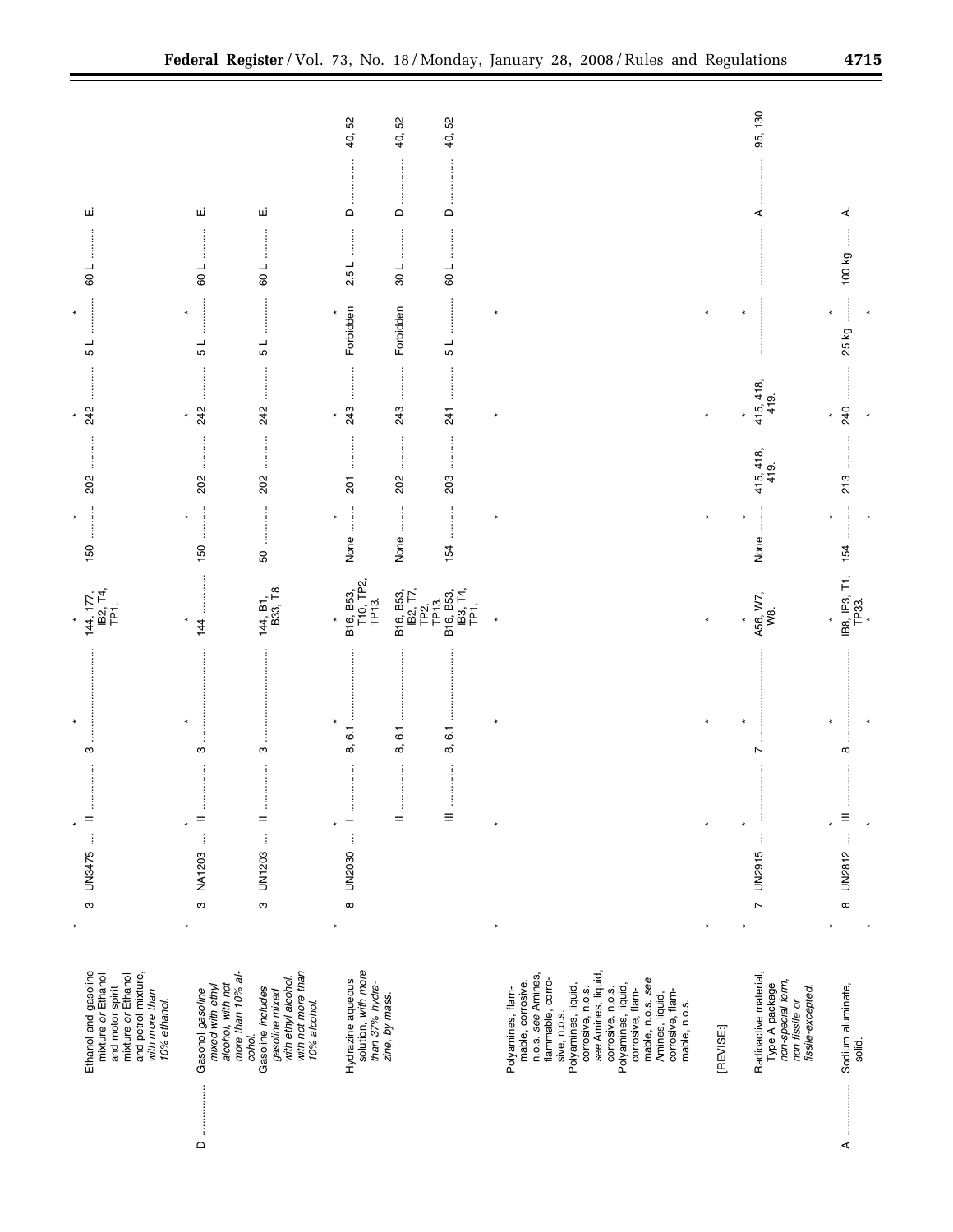\* \* \* \* \*

■ 10. In § 172.102, in paragraph (c)(1), Special provision 177 is added and in paragraph (c)(3), Special provision B69 is revised to read as follows.

### **§ 172.102 Special provisions.**

\* \* \* \* \*  $(c) * * * *$  $(1) * * * *$ *Code/Special Provisions*  \* \* \* \* \*

177 Ethanol and gasoline mixtures for use in spark-ignition engines (e.g., in automobiles, stationary engines and other engines) must be assigned to this entry regardless of variations in volatility.

\* \* \* \* \* (3) \* \* \* *Code/Special Provisions*  \* \* \* \* \*

B69 Dry sodium cyanide or potassium cyanide may be shipped in the following sift-proof and weatherresistant packagings: metal covered hopper cars, covered motor vehicles, portable tanks, or non-specification bins.

\* \* \* \* \* ■ 11. In § 172.203, paragraph (l)(4) is revised to read as follows:

### **§ 172.203 Additional description requirements.**

\* \* \* \* \* (l) \* \* \* (4) Except when all or part of transportation is by vessel, marine pollutants in non-bulk packagings are not subject to the requirements of

paragraphs  $(l)(1)$  and  $(l)(2)$  of this section (see § 171.4 of this subchapter). \* \* \* \* \*

■ 12. In § 172.315, a new paragraph (c) is added as follows:

### **§ 172.315 Packages containing limited quantities.**

\* \* \* \* \* (c) As applicable, the letters ''RQ'' must be marked in association with the square-on-point border containing the identification (ID) number.

■ 13. Section 172.324, is revised to read as follows:

### **§ 172.324 Hazardous substances in nonbulk packagings.**

For each non-bulk package that contains a hazardous substance—

(a) Except for packages of radioactive material labeled in accordance with § 172.403, if the proper shipping name of a material that is a hazardous substance does not identify the hazardous substance by name, or if the package contains a limited quantity

marked in accordance with § 172.315, the name of the hazardous substance must be marked on the package, in parentheses, in association with the proper shipping name or the identification number as applicable. If the material contains two or more hazardous substances, at least two hazardous substances, including the two with the lowest reportable quantities (RQs), must be identified. For a hazardous waste, the waste code (e.g., D001), if appropriate, may be used to identify the hazardous substance.

(b) The letters ''RQ'' must be marked on the package in association with the proper shipping name or the identification number displayed in accordance with § 172.315.

■ 14. In § 172.336, paragraph (c)(4) is revised, paragraph (c)(6) is redesignated as paragraph (c)(7) and a new paragraph (c)(6) is added to read as follows:

### **§ 172.336 Identification numbers; special provisions.**

- \* \* \* \* \*
	- (c) \* \* \*

(4) For each of the different liquid petroleum distillate fuels, including gasoline and gasohol, in a compartmented cargo tank or tank car, if the identification number is displayed for the distillate fuel having the lowest flash point. After October 1, 2010, if a compartmented cargo tank or tank car contains such fuels together with a gasoline and alcohol fuel blend containing more than ten percent ethanol, the identification number ''3475'' or ''1987'' must also be displayed as appropriate in addition to the identification number for the liquid petroleum distillate fuel having the lowest flash point.

\* \* \* \* \*

(6) For each of the different liquid petroleum distillate fuels, including gasoline and gasohol, transported in a cargo tank, if the identification number is displayed for the liquid petroleum distillate fuel having the lowest flash point. After October 1, 2010, if a cargo tank is used to transport a gasoline and alcohol fuel blend containing more than ten percent ethanol, the identification number ''3475'' must also be displayed in addition to the identification number for the liquid petroleum distillate fuel having the lowest flash point.

 $\blacksquare$  15. In § 172.400a, paragraph (a)(1)(ii) is revised to read as follows:

#### **§ 172.400a Exceptions from labeling.**

\* \* \* \* \*

- (a) \* \* \*
- $(1) * * * *$

(ii) Durably and legibly marked in accordance with CGA C–7, Appendix A (IBR; see § 171.7 of this subchapter). \* \* \* \* \*

■ 16. In § 172.406, paragraphs (e)(4) and (e)(5) are revised and a new paragraph (e)(6) is added to read as follows:

### **§ 172.406 Placement of labels.**

\* \* \* \* \* (e) \* \* \*

(4) Each portable tank of less than 3,785 L (1000 gallons) capacity;

(5) Each freight container or aircraft unit load device having a volume of 1.8 m3 (64 cubic feet) or more, but less than 18 m3 (640 cubic feet). One of each required label must be displayed on or near the closure; and

(6) An IBC having a volume of  $1.8 \text{ m}^3$ (64 cubic feet) or more.

\* \* \* \* \*

## **§ 172.704 [Amended]**

 $\blacksquare$  17. In § 172.704, in paragraph (a)(2)(ii), the wording ''§§ 171.11 and 171.12 of this subchapter'' is correctly revised to read ''§§ 171.22 through 171.25 of this subchapter''.

## **PART 173—SHIPPERS—GENERAL REQUIREMENTS FOR SHIPMENTS AND PACKAGINGS**

■ 18. The authority citation for part 173 continues to read as follows:

**Authority:** 49 U.S.C. 5101–5128, 44701; 49 CFR 1.45 and 1.53.

 $\blacksquare$  19. In § 173.4, a new paragraph (e) is added to read as follows:

### **§ 173.4 Small quantity exceptions.**

 $\star$   $\star$   $\star$ 

(e) Packing Group II and III materials in Class 3, Division 4.1, Division 4.2, Division 4.3, Division 5.1, Division 6.1, Class 8, and Class 9 do not meet the definition of a hazardous material in § 171.8 of this subchapter when packaged in accordance with this paragraph (e) and, therefore, are not subject to the requirements of this subchapter.

(1) The maximum quantity of material per inner receptacle or article is limited to—

(i) One (1) mL (0.03 ounce) for authorized liquids; and

(ii) One  $(1)$  g  $(0.04$  ounce) for authorized solid materials;

(2) Each inner receptacle with a removable closure has its closure held securely in place with wire, tape, or other positive means;

(3) Unless equivalent cushioning and absorbent material surrounds the inside packaging, each inner receptacle is securely packed in an inside packaging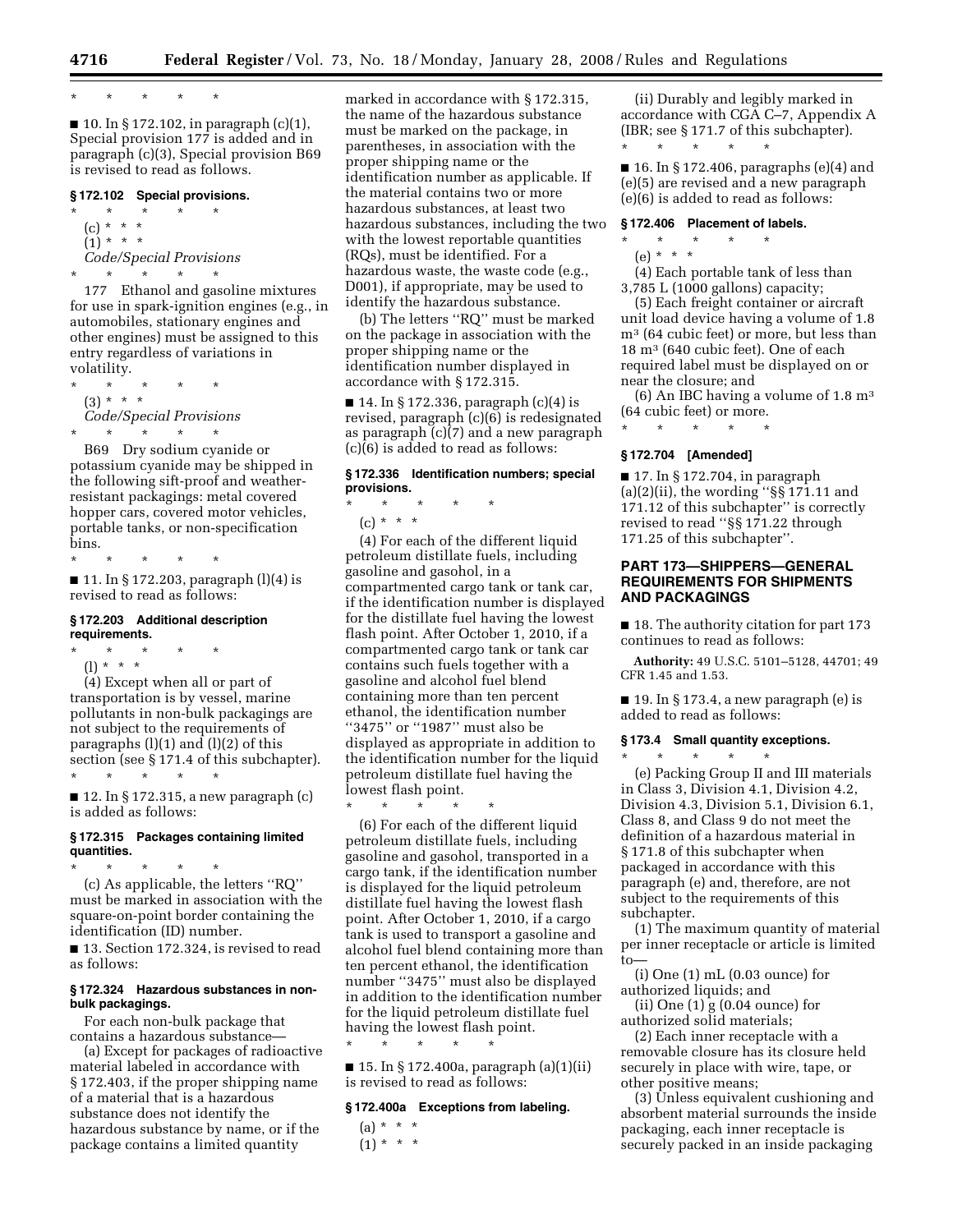with cushioning and absorbent material that:

(i) Will not react chemically with the material, and

(ii) Is capable of absorbing the entire contents (if a liquid) of the receptacle;

(4) The inside packaging is securely packed in a strong outside packaging;

(5) The completed package is capable of sustaining—

(i) Each of the following free drops made from a height of 1.8 m (5.9 feet) directly onto a solid unyielding surface without breakage or leakage from any inner receptacle and without a substantial reduction in the

effectiveness of the package: (A) One drop flat on bottom;

(B) One drop flat on top;

(C) One drop flat on the long side;

(D) One drop flat on the short side; and

(E) One drop on a corner at the

junction of three intersecting edges; and (ii) A compressive load as specified in § 178.606(c) of this subchapter.Each of the tests in this paragraph (e)(5) may be performed on a different but identical package; that is, all tests need not be performed on the same package.

(6) Placement of the material in the package or packing different materials in the package does not result in a violation of § 173.21;

(7) The aggregate quantity of hazardous material per package does not exceed 100 g (0.22 pounds) for solids or 100 mL (3.38 ounces) for liquids;

(8) The gross mass of the completed package does not exceed 29 kg (64 pounds);

(9) The package is not opened or otherwise altered until it is no longer in commerce; and

(10) For transportation by aircraft:

(i) The hazardous material is authorized to be carried aboard passenger-carrying aircraft in Column 9A of the § 172.101 Hazardous Materials Table;

(ii) The hazardous material may not be carried in checked or carry-on baggage.

 $\blacksquare$  20. In § 173.5, paragraph (b)(2) is revised to read as follows:

#### **§ 173.5 Agricultural operations.**

- \* \* \* \* \*
- (b) \* \* \*

(2) The total amount of agricultural product being transported on a single motor vehicle does not exceed:

(i) 7,300 kg (16,094 lbs.) of ammonium nitrate fertilizer properly classed as Division 5.1, PG III, in a bulk packaging, or

(ii)  $1900 L$  (502 gallons) for liquids or gases, or 2,300 kg (5,070 lbs.) for solids, of any other agricultural product; \* \* \* \* \*

■ 21. In § 173.12, paragraph (e)(1)(ii) is revised and a new paragraph (f) added to read as follows:

### **§ 173.12 Exceptions for shipment of waste materials.**

### \* \* \* \* \*

- (e) \* \* \*  $(1)^* * * *$
- 

(ii) The acids must be packaged in lab packs in accordance with paragraph (b) of this section or in authorized single packagings not exceeding 208 L (55 gallons) capacity;

\* \* \* \* \* (f) *Household waste.* Household waste, as defined in § 171.8 of this subchapter, is not subject to the requirements of this subchapter.

 $\blacksquare$  22. In § 173.22, paragraph (b) is added to read as follows:

#### **§ 173.22 Shipper's responsibility.**  \* \* \* \* \*

(b) No person may offer a motor carrier any hazardous material specified

## TABLE OF PACKING METHODS

in 49 CFR 385.403 unless that motor carrier holds a safety permit issued by the Federal Motor Carrier Safety Administration.

\* \* \* \* \*

\* \* \* \* \*

■ \*COM048\*23. In § 173.24, paragraph (g)(1) is revised to read as follows:

## **§ 173.24 General requirements for packagings and packages.**

(g) \* \* \* \*

(1) Except for shipments of cryogenic liquids as specified in § 173.320(c) and of carbon dioxide, solid (dry ice), transportation by aircraft is not involved;

\* \* \* \* \*

\* \* \* \* \*

■ 24. In § 173.61, paragraph (c) is revised to read as follows:

## **§ 173.61 Mixed packaging requirements.**

(c) The following explosives may not be packed together with other Class 1 explosives: UN 0029, UN 0030, UN 0073, UN 0106, UN 0107, UN 0255, UN 0257, UN 0267, UN 0350, UN 0360, UN 0361, UN 0364, UN 0365, UN 0366, UN 0367, UN 0408, UN 0409, UN 0410, UN 0455, UN 0456, and UN 0500. These explosives may be mix-packed with each other in accordance with the compatibility requirements prescribed in paragraph (e) of this section. \* \* \* \* \*

 $\blacksquare$  25. In § 173.62, in paragraph (c), the ''Table of Packing Methods,'' the entry for packing instruction 134 is revised to read as follows:

**§ 173.62 Specific packaging requirements for explosives.** 

\* \* \* \* \*

 $(c) * * * *$ 

| Packing instruction |         |                                                                                                                                      | Inner packagings |               | Outer packagings                                                                                                                                                                                                                                                                                                                                                                |  |  |
|---------------------|---------|--------------------------------------------------------------------------------------------------------------------------------------|------------------|---------------|---------------------------------------------------------------------------------------------------------------------------------------------------------------------------------------------------------------------------------------------------------------------------------------------------------------------------------------------------------------------------------|--|--|
| $\star$             | $\star$ | $\star$                                                                                                                              |                  | $\star$       |                                                                                                                                                                                                                                                                                                                                                                                 |  |  |
|                     |         | water resistant<br>Receptacles<br>fibreboard<br>metal<br>plastics<br>wood<br>Sheets<br>fibreboard, corrugated<br>Tubes<br>fibreboard |                  | Not necessary | Boxes<br>steel (4A).<br>aluminium (4B).<br>wood, natural, ordinary (4C1).<br>wood, natural, sift proof walls (4C2).<br>plywood (4D).<br>reconstituted wood (4F).<br>fibreboard (4G).<br>plastics, expanded (4H1).<br>plastics, solid (4H2).<br>Drums<br>fibreboard (1G).<br>plastics, removable head (1H2).<br>steel, removable head (1A2).<br>aluminium, removable head (1B2). |  |  |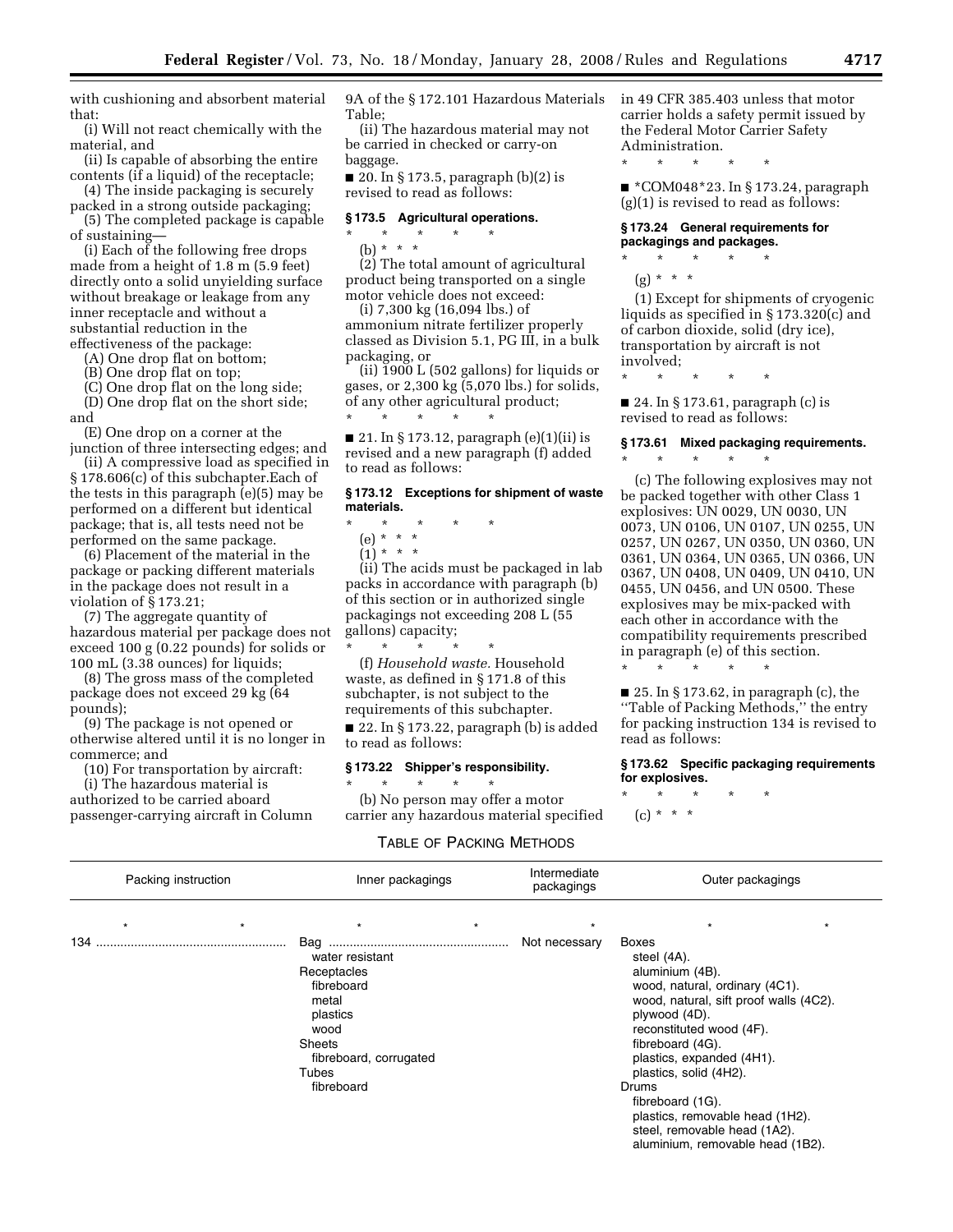## TABLE OF PACKING METHODS—Continued

| Packing instruction |  | Inner packagings | Intermediate<br>packagings | Outer packagings |  |  |
|---------------------|--|------------------|----------------------------|------------------|--|--|
|                     |  |                  |                            | Plywood (1D).    |  |  |
|                     |  |                  |                            |                  |  |  |

 $\blacksquare$  26. In § 173.134, paragraph (b)(13)(i) is revised to read as follows:

**§ 173.134 Class 6, Division 6.2-Definitions and exceptions.** 

\* \* \* \* \* (b) \* \* \*  $(13) * * * *$ (i) Household waste as defined in § 171.8;

\* \* \* \* \*

\* \* \* \* \*

■ 27. Section 173.217 is revised to read as follows:

#### **§ 173.217 Carbon dioxide, solid (dry ice).**

(a) Carbon dioxide, solid (dry ice), when offered for transportation or transported by aircraft or water, must be packed in packagings designed and constructed to permit the release of carbon dioxide gas to prevent a buildup of pressure that could rupture the packagings. Packagings must conform to the general packaging requirements of subpart B of this part but need not conform to the requirements of part 178 of this subchapter.

(b) For transportation by vessel:

(1) Each transport vehicle and freight container containing solid carbon dioxide must be conspicuously marked on two sides "WARNING CO2 SOLID (DRY ICE).''

(2) Other packagings containing solid carbon dioxide must be marked ''CARBON DIOXIDE, SOLID—DO NOT STOW BELOW DECKS.''

(c) For transportation by aircraft:

(1) In addition to the applicable marking requirements in subpart D of part 172, the net mass of the carbon dioxide, solid (dry ice) must be marked on the outside of the package. This provision also applies to unit load devices (ULDs) when the ULD contains dry ice and is considered the packaging.

(2) The shipper must make arrangements with the operator for each shipment.

(3) The quantity limits per package shown in Columns (9A) and (9B) of the Hazardous Materials Table in § 172.101 are not applicable to dry ice being used as a refrigerant for other than hazardous materials loaded in a unit load device or other type of pallet. In such a case, the unit load device or other type of pallet must allow the venting of the carbon

dioxide gas to prevent a dangerous build A DOT 39 cylinder, UN non-refillable up of pressure, and be identified to the operator.

(4) Dry ice is excepted from the shipping paper requirements of subpart C of part 172 of this subchapter provided alternative written documentation is supplied containing the following information: proper shipping name (Dry ice or Carbon dioxide, solid), class 9, UN number 1845, the number of packages, and the net quantity of dry ice in each package. The information must be included with the description of the materials.

(5) Carbon dioxide, solid (dry ice), in quantities not exceeding 2.5 kg (5.5 pounds) per package and used as a refrigerant for the contents of the package is excepted from all other requirements of this subchapter if the requirements of paragraph (a) of this section are complied with and the package is marked ''Carbon dioxide, solid" or "Dry ice", is marked with the name of the contents being cooled, and is marked with the net weight of the dry ice or an indication that the net weight is 2.5 kg (5.5 pounds) or less.

(d) Carbon dioxide, solid (dry ice), when used to refrigerate materials being shipped for diagnostic or treatment purposes (*e.g.*, frozen medical specimens), is excepted from the shipping paper and certification requirements of this subchapter if the requirements of paragraphs (a) and (c)(2) of this section are met and the package is marked ''Carbon dioxide, solid'' or ''Dry ice'' and is marked with an indication that the material being refrigerated is being transported for diagnostic or treatment purposes.

 $\blacksquare$  28. In § 173.301, paragraphs (c), (f)(1) and (g)(1) are revised to read as follows:

#### **§ 173.301 General requirements for shipment of compressed gases in cylinders and spherical pressure vessels.**

\* \* \* \* \* (c) *Toxic gases and mixtures.*  Cylinders containing toxic gases and toxic gas mixtures meeting the criteria of Division 2.3 Hazard Zone A or B must conform to the requirements of § 173.40 and CGA S–1.1 (compliance with paragraph 9.1.1.1 is not required) (IBR; see § 171.7 of this subchapter) and CGA S–7 (IBR; see § 171.7 of this subchapter).

cylinder, or a UN composite cylinder certified to ISO–11119–3 may not be used for a toxic gas or toxic gas mixture meeting the criteria for Division 2.3, Hazard Zone A or B.

\* \* \* \* \*

 $(f) * * * *$ 

(1) Except as provided in paragraphs  $(f)(5)$ ,  $(f)(6)$ , and  $(l)(2)$  of this section, a cylinder filled with a gas and offered for transportation must be equipped with one or more pressure relief devices sized and selected as to type, location, and quantity, and tested in accordance with CGA S–1.1 (compliance with paragraph 9.1.1.1 is not required) and CGA S–7. The pressure relief device must be capable of preventing rupture of the normally filled cylinder when subjected to a fire test conducted in accordance with CGA C–14 (IBR, see § 171.7 of this subchapter), or, in the case of an acetylene cylinder, CGA C– 12 (IBR, see § 171.7 of this subchapter).

\* \* \* \* \* (g) \* \* \*

(1) Cylinder manifolding is authorized only under conditions prescribed in this paragraph (g). Manifolded cylinders must be supported and held together as a unit by structurally adequate means. Except for Division 2.2 materials, each cylinder must be equipped with an individual shutoff valve that must be tightly closed while in transit. Manifold branch lines must be sufficiently flexible to prevent damage to the valves that otherwise might result from the use of rigid branch lines. Each cylinder must be individually equipped with a pressure relief device as required in paragraph (f) of this section, except that pressure relief devices on manifolded horizontal cylinders that are mounted on a motor vehicle or framework may be selected as to type, location, and quantity according to the lowest marked pressure limit of an individual cylinder in the manifolded unit. The pressure relief devices selected for the manifolded unit must have been tested in accordance with CGA S–1.1 and CGA S–7. Pressure relief devices on manifolded horizontal cylinders filled with a compressed gas must be arranged to discharge unobstructed to the open air. In addition, for Division 2.1 (flammable gas) material, the pressure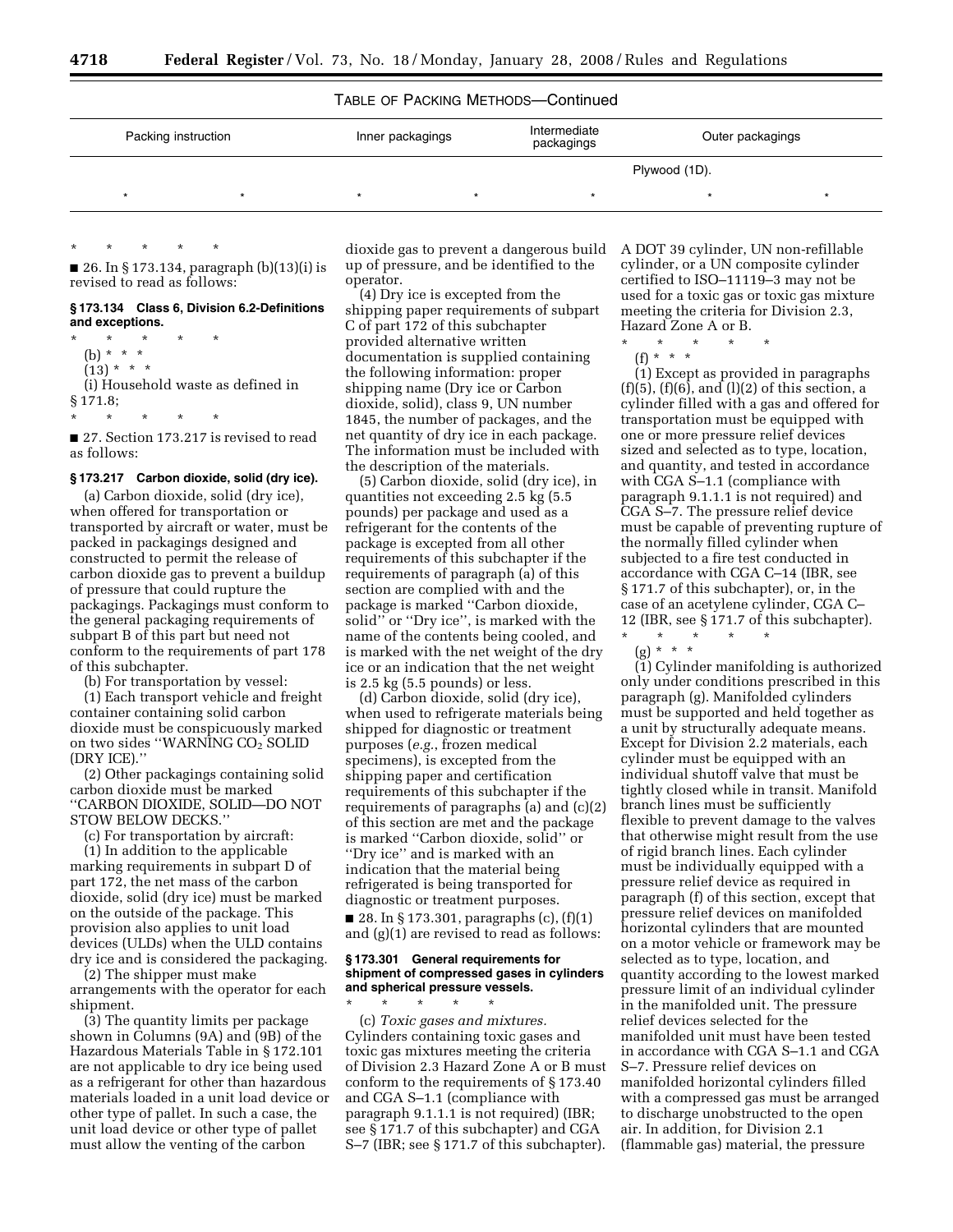relief devices (PRDs) must be arranged to discharge upward to prevent any escaping gas from contacting personnel or any adjacent cylinders. Valves and pressure relief devices on manifolded cylinders filled with a compressed gas must be protected from damage by framing, a cabinet or other method. Manifolding is authorized for cylinders containing the following gases:

(i) Nonliquefied (permanent) compressed gases authorized by § 173.302.

(ii) Liquefied compressed gases authorized by § 173.304. Each manifolded cylinder containing a liquefied compressed gas must be separately filled and means must be provided to ensure no interchange of cylinder contents can occur during transportation.

(iii) Acetylene as authorized by § 173.303.

\* \* \* \* \*

 $\blacksquare$  29. In § 173.304a, paragraph (e)(1)(ii) is revised to read as follows:

#### **§ 173.304a Additional requirements for shipment of liquefied compressed gases in specification cylinders.**

- \* \* \* \* \*
- (e) \* \* \*
- $(1) * * * *$

(ii) Each cylinder must be protected with at least one pressure relief device and at least one frangible disc conforming to § 173.301(f) and paragraph (a)(2) of this section. The relieving capacity of the pressure relief device system must be equal to or greater than that calculated by the applicable formula in paragraph 5.8.3 of CGA S–1.1 (IBR, see § 171.7 of this subchapter).

\* \* \* \* \*

■ 30. In § 173.306, paragraphs (i) and (j) are revised and a new paragraph (k) is added to read as follows:

## **§ 173.306 Limited quantities of compressed gases.**

\* \* \* \* \* (i) A limited quantity which conforms to the provisions of paragraph (a)(1), (a)(3), or (b) of this section and is a ''consumer commodity'' as defined in § 171.8 of this subchapter, may be renamed ''consumer commodity'' and reclassed as ORM–D material. Each package may not exceed 30 kg (66 pounds) gross weight. In addition to the exceptions provided by paragraphs (a) and (b) of this section—

(1) Outside packagings are not required to be marked ''INSIDE CONTAINERS COMPLY WITH PRESCRIBED REGULATIONS'';

(2) Shipments of ORM–D materials are not subject to the shipping paper

requirements of subpart C of part 172 of this subchapter, unless the material meets the definition of a hazardous substance, a hazardous waste, or a marine pollutant or unless offered for transportation or transported by aircraft; and

(3) Shipments of ORM–D materials are eligible for the exceptions provided in § 173.156.

(j) *Aerosols and receptacles small, containing gas with a capacity of less than 50 mL.* Aerosols, as defined in § 171.8 of this subchapter, and receptacles small, containing gas, with a capacity not exceeding 50 mL (1.7 oz.) and with a pressure not exceeding 970 kPa (141 psig) at 55 °C (131 °F), containing no hazardous materials other than a Division 2.2 gas, are not subject to the requirements of this subchapter. The pressure limit may be increased to 2000 kPa (290 psig) at 55 °C (131 °F) provided the aerosols are transported in outer packages that conform to the packaging requirements of Subpart B of this part. This paragraph does not apply to a self-defense spray (e.g., pepper spray).

(k) For additional exceptions, also see § 173.307.

### **§ 173.335 [Removed]**

■ 31. Section 173.335 is removed and reserved.

## **PART 175—CARRIAGE BY AIRCRAFT**

■ 32. The authority citation for part 175 continues to read as follows:

**Authority:** 49 U.S.C. 5101–5128, 44701; 49 CFR 1.45 and 1.53.

■ 33. In § 175.10, paragraph (a)(10) is revised to read as follows:

## **§ 175.10 Exceptions for passengers, crewmembers, and air operators.**

 $\star$   $\qquad$   $\star$   $\qquad$   $\star$  $(a) * * * *$ 

(10) Dry ice (carbon dioxide, solid):

(i) in quantities not exceeding 2.5 kg (5.5 pounds) per person in carry-on baggage, when used to pack perishables not subject to the HMR. The package must permit the release of carbon dioxide gas; and/or

(ii) in checked baggage, with the approval of the operator(s), when each package is marked ''DRY ICE'' or ''CARBON DIOXIDE, SOLID'', and marked with the net mass of dry ice or an indication the net weight is 2.5 kg (5.5 pounds) or less.

\* \* \* \* \*

■ 34. A new § 175.900 is added to read as follows:

### **§ 175.900 Handling requirements for carbon dioxide, solid (dry ice).**

Carbon dioxide, solid (dry ice) when shipped by itself or when used as a refrigerant for other commodities, may be carried only if the operator has made suitable arrangements based on the aircraft type, the aircraft ventilation rates, the method of packing and stowing, whether animals will be carried on the same flight and other factors. The operator must ensure that the ground staff is informed that the dry ice is being loaded or is on board the aircraft. For arrangements between the shipper and operator, see § 173.217 of this subchapter. Where dry ice is contained in a unit load device (ULD) or other type of pallet prepared by a single shipper in accordance with § 173.217 and the operator after the acceptance adds additional dry ice, the operator must ensure that the information provided to the Pilot-in-Command and the marking on the ULD when used as a packaging reflects that revised quantity of dry ice.

## **PART 177—CARRIAGE BY PUBLIC HIGHWAY**

■ 35. The authority citation for part 177 continues to read as follows:

**Authority:** 49 U.S.C. 5101–5128; 49 CFR 1.53.

■ 36. In § 177.848, paragraph (a)(1) is revised to read as follows:

### **§ 177.848 Segregation of hazardous materials.**

 $(a) * * * *$ 

(1) In packages that must be labeled or placarded in accordance with part 172 of this subchapter; \* \* \* \* \*

## **PART 178—SPECIFICATIONS FOR PACKAGINGS**

■ 37. The authority citation for part 178 continues to read as follows:

**Authority:** 49 U.S.C. 5101–5128; 49 CFR 1.53.

■ 38. In § 178.75, paragraph  $(f)(1)$  is revised to read as follows:

# **§ 178.75 Specifications for MEGCs.**

\* \* \* \* \*  $(f) * * * *$ 

(1) The size of the pressure relief devices: CGA S–1.1 (IBR, see § 171.7 of this subchapter) must be used to determine the relief capacity of individual pressure receptacles. \* \* \* \* \*

■ 39. In § 178.274, in paragraph (b)(1), the first sentence is revised to read as follows: